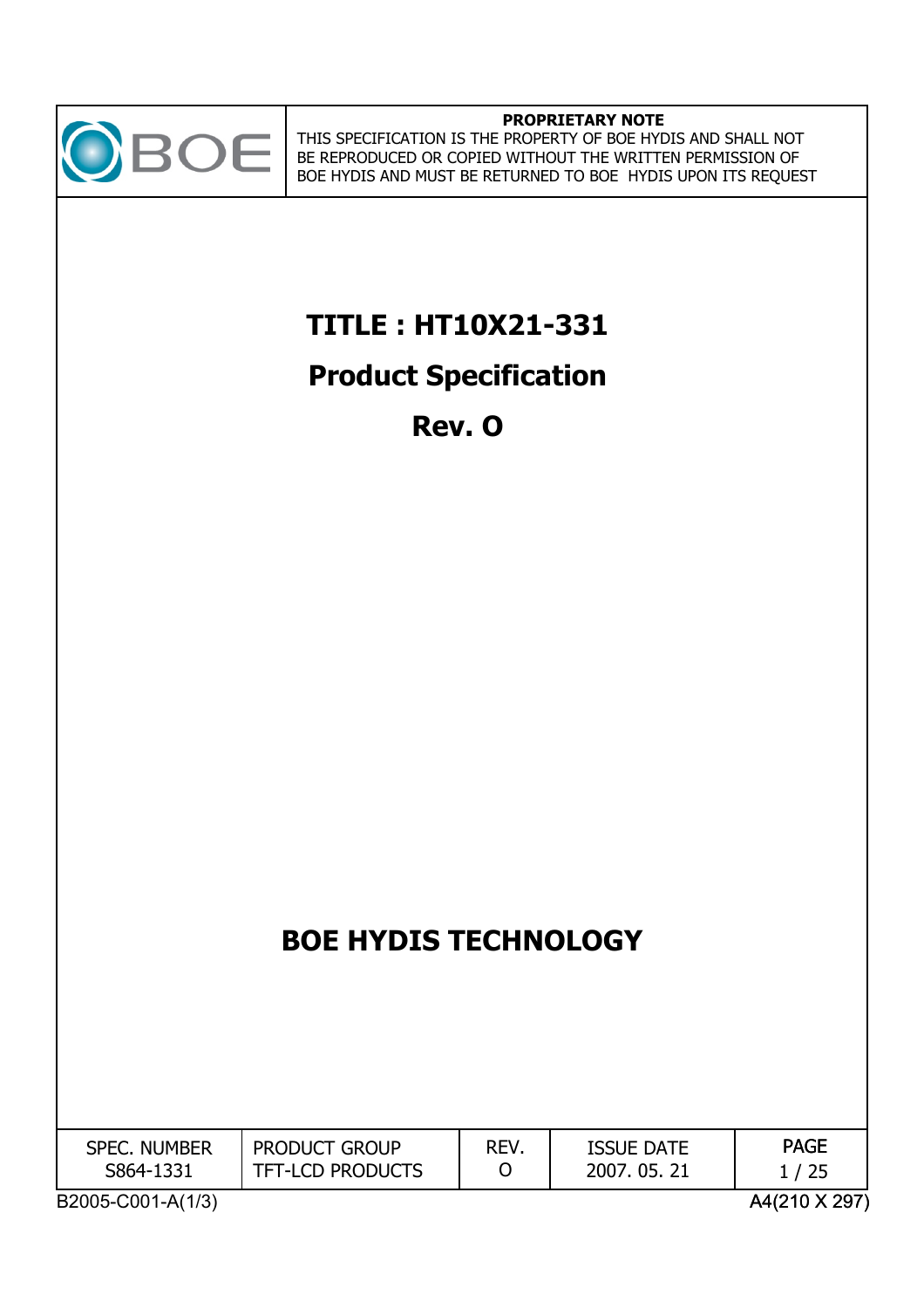

## REVISION HISTORY

| REV. | ECN NO. | <b>DESCRIPTION OF CHANGES</b>                                                                                    | <b>DATE</b> | <b>PREPARED</b> |
|------|---------|------------------------------------------------------------------------------------------------------------------|-------------|-----------------|
|      |         | <b>Initial Release</b><br>(HT10X21-331 is based on HT10X21-<br>311, and B/L sheet angle is only<br>change to 5°) | 07.05.21    | S.W. Kang       |

| <b>SPEC. NUMBER</b> | <b>SPEC. TITLE</b>                | <b>PAGE</b>   |
|---------------------|-----------------------------------|---------------|
| S864-1331           | HT10X21-331 Product Specification | 2/25          |
| B2005-C001-A(2/3)   |                                   | A4(210 X 297) |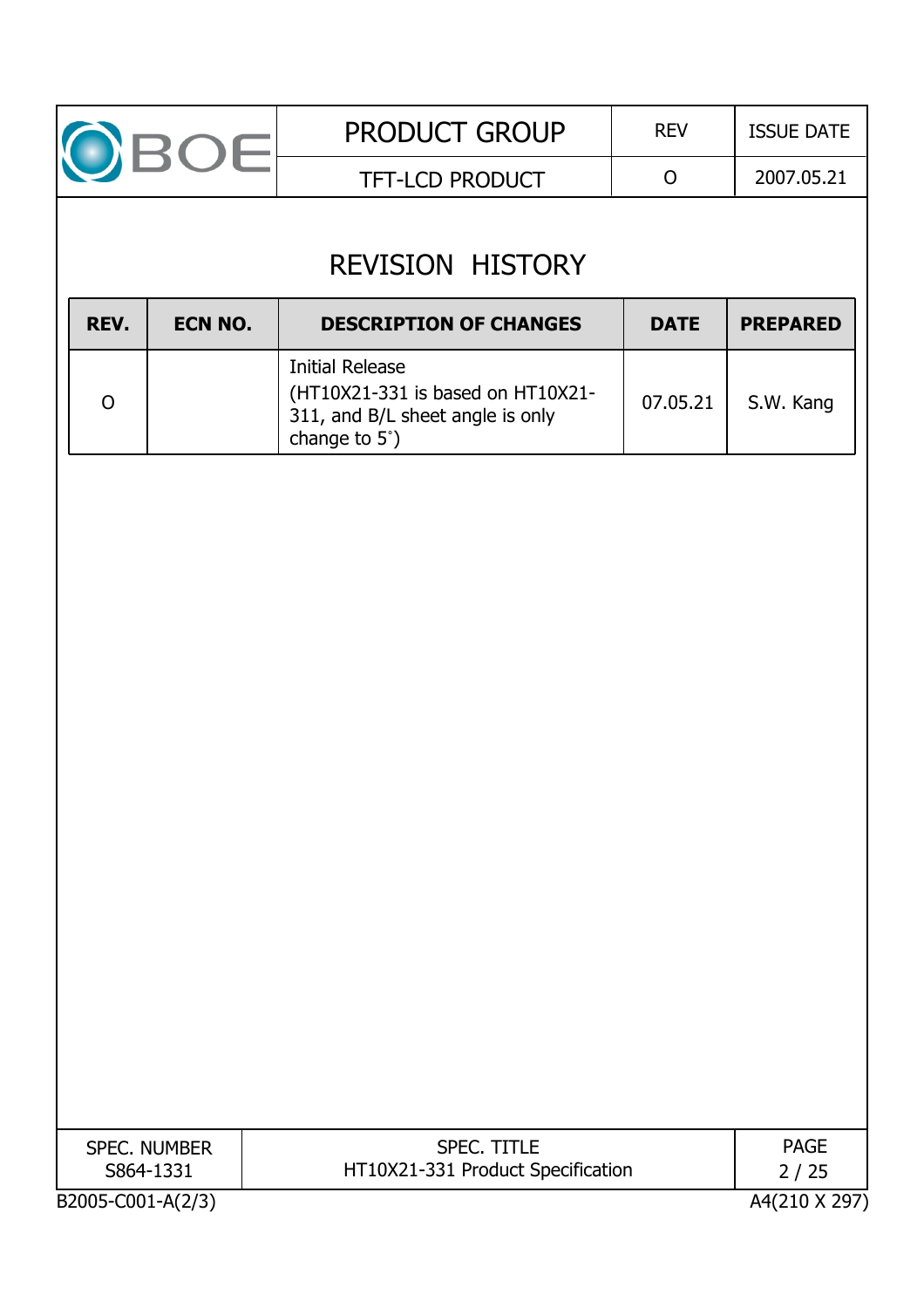|                     |                         | <b>CONTENS</b>                                        |                |
|---------------------|-------------------------|-------------------------------------------------------|----------------|
| NO.                 |                         | <b>ITEM</b>                                           | <b>PAGE</b>    |
| 1.0                 |                         | <b>General Description</b>                            | $\overline{4}$ |
| 2.0                 |                         | Absolute Maximum ratings                              | 6              |
| 3.0                 |                         | <b>Electrical specifications</b>                      | $\overline{7}$ |
| 4.0                 |                         | <b>Optical specifications</b>                         | 8              |
| 5.0                 |                         | <b>Interface Connection</b>                           | 10             |
| 6.0                 |                         | <b>Signal Timing Specification</b>                    | 12             |
| 7.0                 |                         | Signal Timing waveforms of interface signal (DE mode) | 13             |
| 8.0                 |                         | Input Signals, Display Colors & Gray Scale of Colors  | 14             |
| 9.0                 | Power Sequence          |                                                       | 15             |
| 10.0                |                         | <b>Mechanical Characteristics</b>                     | 16             |
| 11.0                | <b>Reliability Test</b> |                                                       | 17             |
| 12.0                |                         | Handling & Cautions                                   | 18             |
| 13.0                | Packing                 |                                                       | 19             |
| 14.0                |                         | <b>Environment &amp; Safety</b>                       | 20             |
| 15.0                | Appendix                |                                                       | 22             |
| <b>SPEC. NUMBER</b> |                         | <b>SPEC. TITLE</b>                                    | <b>PAGE</b>    |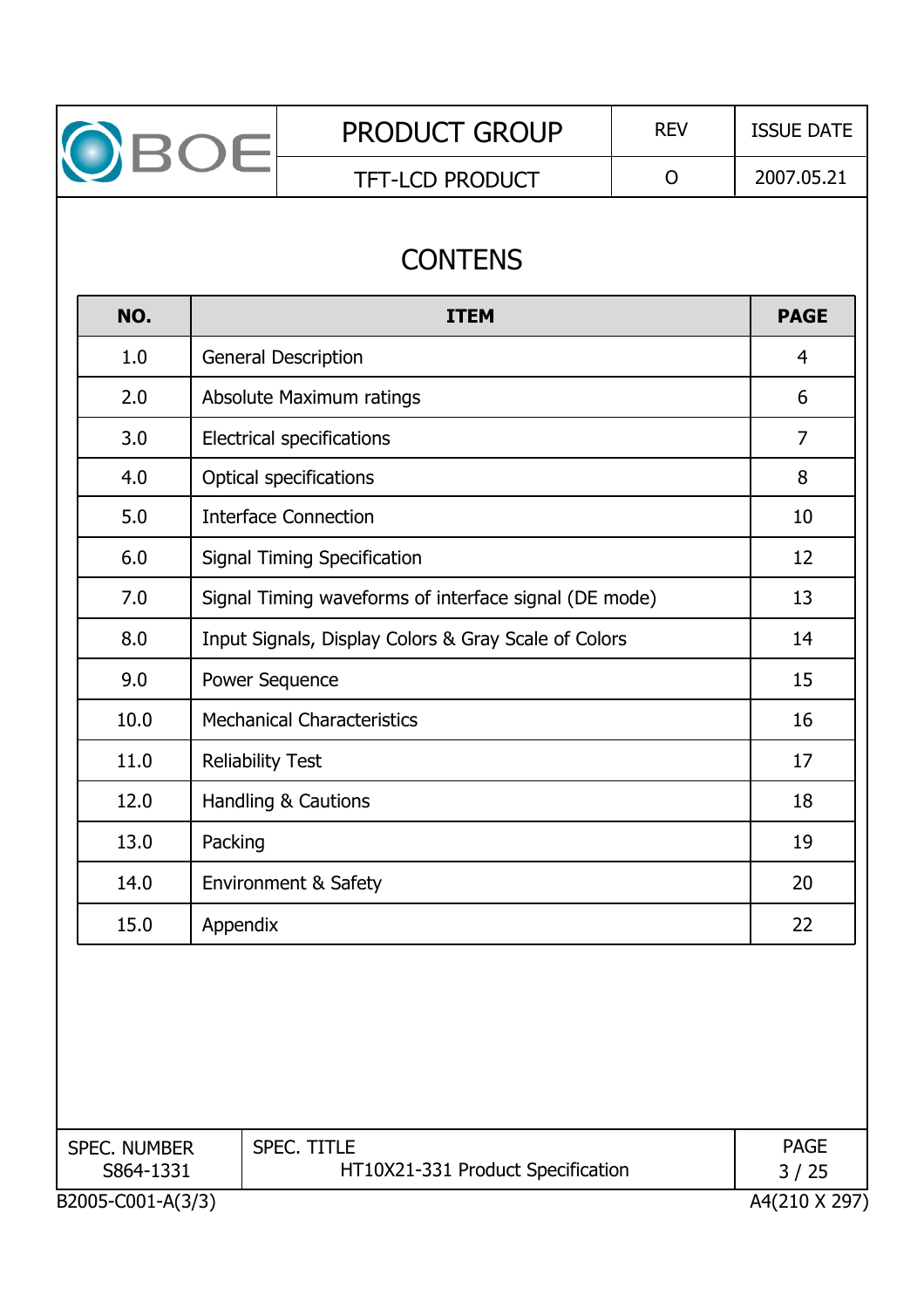| $\sqrt{2}$ | <b>PRODUCT GROUP</b>   | <b>REV</b> | <b>ISSUE DATE</b> |  |
|------------|------------------------|------------|-------------------|--|
|            | <b>TFT-LCD PRODUCT</b> |            | 2007.05.21        |  |

### **1.0 GENERAL DESCRIPTION**

#### **1.1 Introduction**

HT10X21-331 is a color active matrix TFT LCD module using amorphous silicon TFT's (Thin Film Transistors) as active switching devices. This module has a 10.4 inch diagonally measured active area with XGA resolutions (1024 horizontal by 768 vertical pixel array). Each pixel is divided into RED, GREEN, BLUE dots which are arranged in vertical stripe and this module can display 262,144 colors. The TFT-LCD panel used for this module is a low reflection and higher color type.



#### **1.2 Features**

1) 1Ch LVDS Interface with 1 pixel / clock

2) 6-bit color depth, Display 262,144 colors

- 3) Incorporated edge type back-light (1 lamp)
- 4) High luminance and contrast ratio, low reflection and wide viewing angle
- 5) Front Mounting Frame
- 6) DE (Data Enable) mode only
- 7) SLG (Single Level Gate) function use
- 8) RoHS Product
- 9) Optimization for direct bonding

#### **1.3 Application**

Pen type & Tablet PC

| <b>SPEC. NUMBER</b> | <b>SPEC. TITLE</b>                | <b>PAGE</b>   |
|---------------------|-----------------------------------|---------------|
| S864-1331           | HT10X21-331 Product Specification | 4/25          |
| B2005-C001-A(3/3)   |                                   | A4(210 X 297) |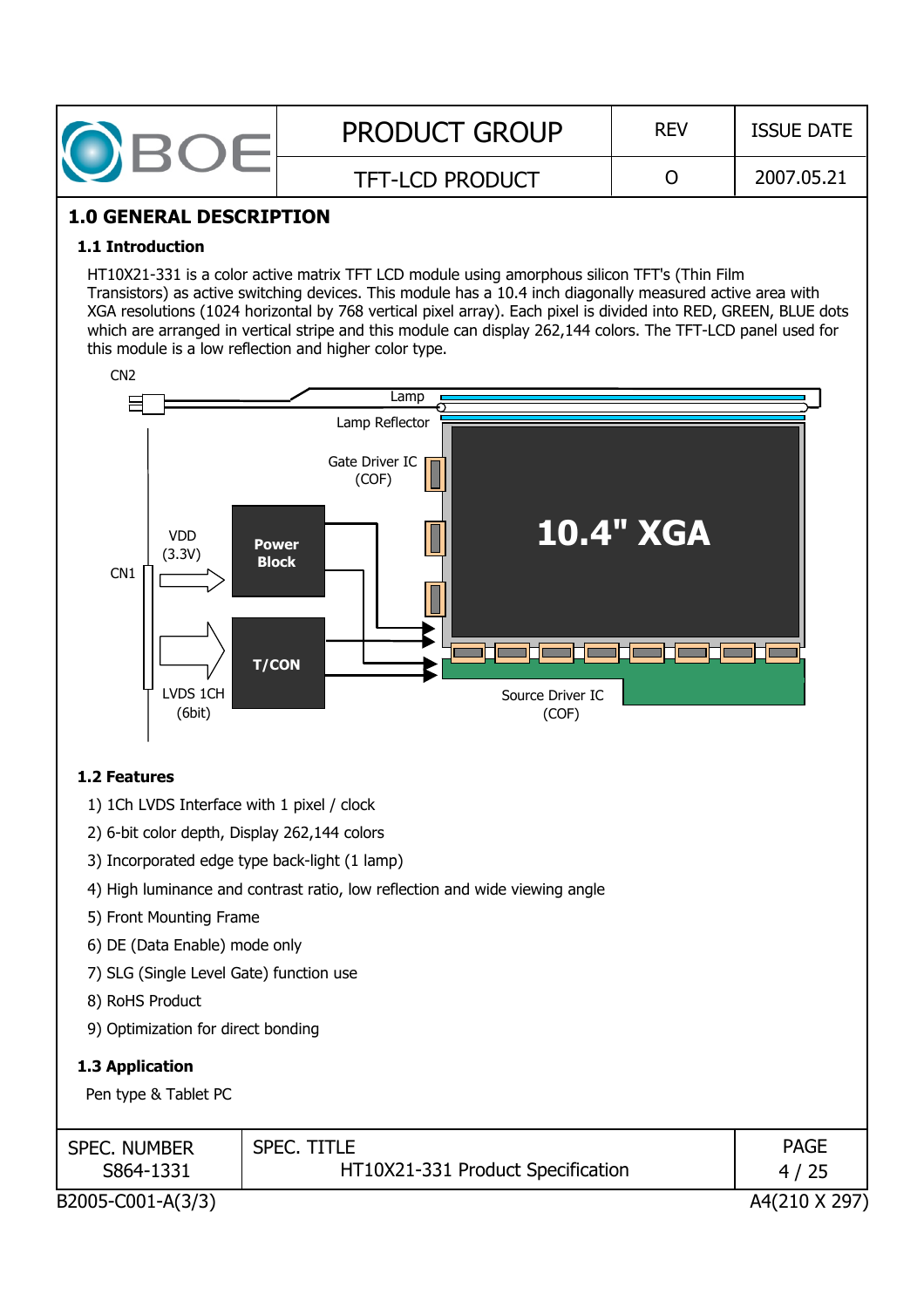| DBOE                              |                                                                 | $\overline{O}$ | 2007.05.21    |
|-----------------------------------|-----------------------------------------------------------------|----------------|---------------|
|                                   | <b>TFT-LCD PRODUCT</b>                                          |                |               |
| <b>1.3 General Specifications</b> |                                                                 |                |               |
| <b>PARAMETER</b>                  | <b>SPECIFICATION</b>                                            | <b>UNIT</b>    | <b>REMARK</b> |
| Active area                       | 210.432 X 157.824                                               | mm             |               |
| Number of pixels                  | $1024(H) \times 768(V)$                                         | pixels         |               |
| Pixel pitch                       | $0.2055(H) \times 0.2055(V)$                                    | mm             |               |
| Pixel arrangement                 | <b>RGB Vertical stripe</b>                                      |                |               |
| Display colors                    | 262,144                                                         | colors         |               |
| Display mode                      | Normally Black                                                  |                |               |
| Dimensional outline               | 238.6 (H) X 173.2 (V) X 5.0 max. (Lamp)<br>6.8 max. (Component) | mm             |               |
| Weight                            | 225 Typ. / 235 Max.                                             | gram           |               |
| Back-light                        | Top edge side 1-CCFL type<br>(Cold Cathode Fluorescent Lamp)    |                |               |
| Surface treatment                 | Haze 25, Anti-glare & hard-coating (3H)                         |                |               |
|                                   |                                                                 |                |               |

| <b>SPEC. NUMBER</b><br>S864-1331 | <b>SPEC. TITLE</b><br>HT10X21-331 Product Specification | <b>PAGE</b><br>5/25 |
|----------------------------------|---------------------------------------------------------|---------------------|
|                                  |                                                         |                     |
| B2005-C001-A(3/3)                |                                                         | A4(210 X 297)       |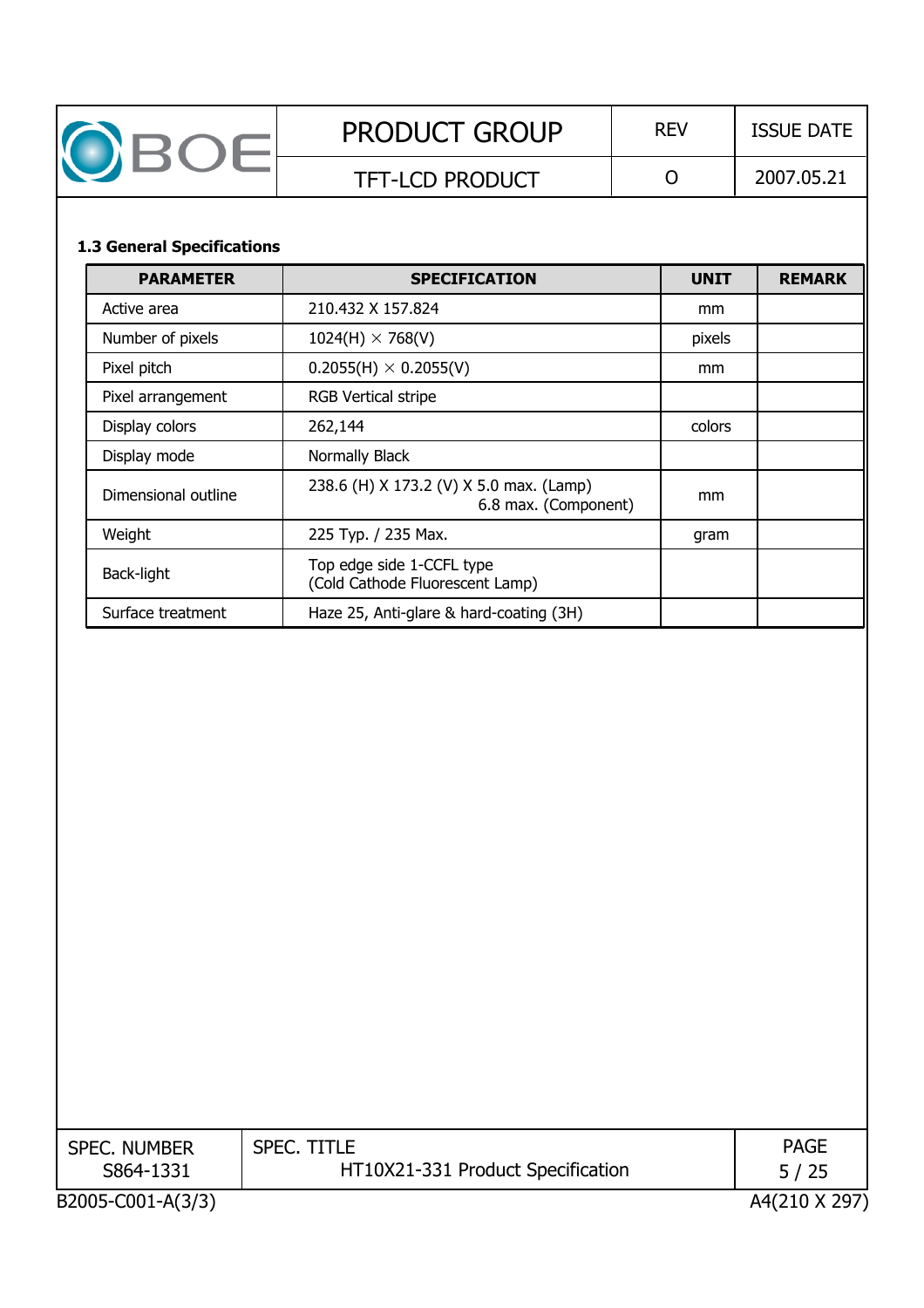| OBOE |                                                                                                                                              |  |                            | <b>PRODUCT GROUP</b>   | <b>REV</b>    | <b>ISSUE DATE</b>    |                           |  |
|------|----------------------------------------------------------------------------------------------------------------------------------------------|--|----------------------------|------------------------|---------------|----------------------|---------------------------|--|
|      |                                                                                                                                              |  |                            | <b>TFT-LCD PRODUCT</b> |               | O                    | 2007.05.21                |  |
|      | <b>2.0 ABSOLUTE MAXIMUM RATINGS</b><br>The followings are maximum values which, if exceed, may cause faulty operation or damage to the unit. |  |                            |                        |               |                      |                           |  |
|      | <b>PARAMETER</b>                                                                                                                             |  | <b>SYMBOL</b>              | MIN.                   | MAX.          | <b>UNIT</b>          | <b>REMARK</b>             |  |
|      | Logic Power Supply                                                                                                                           |  | $V_{DD}$                   | $VSS-0.3$              | 4.0           | V                    | Ta = 25 $\pm$ 2 $\degree$ |  |
|      | Logic Input Voltage                                                                                                                          |  | $V_{IN}$                   | $VSS-0.3$              | $V_{DD}$ +0.3 | V                    |                           |  |
|      | Back-light Lamp Current                                                                                                                      |  | $I_{BL}$                   | 2.0                    | 7.0           | mA                   |                           |  |
|      | <b>Back-light Frequency</b>                                                                                                                  |  | $F_1$                      | 40                     | 80            | <b>KHz</b>           |                           |  |
|      | <b>Operating Temperature</b><br>(Humidity)                                                                                                   |  | $\mathsf{T}_{\mathsf{OP}}$ | 0                      | $+50$<br>80.  | $\rm ^{\circ}C$<br>% | Note 1<br>$≤$ 40 ℃        |  |

80

+60 90

 $\mathcal{C}$ %

Note 1  $\leq$  40  $^{\circ}$ C

Note 1. Temperature and relative humidity range are shown in the figure below.

Storage Temperature  $T_{ST}$  -20

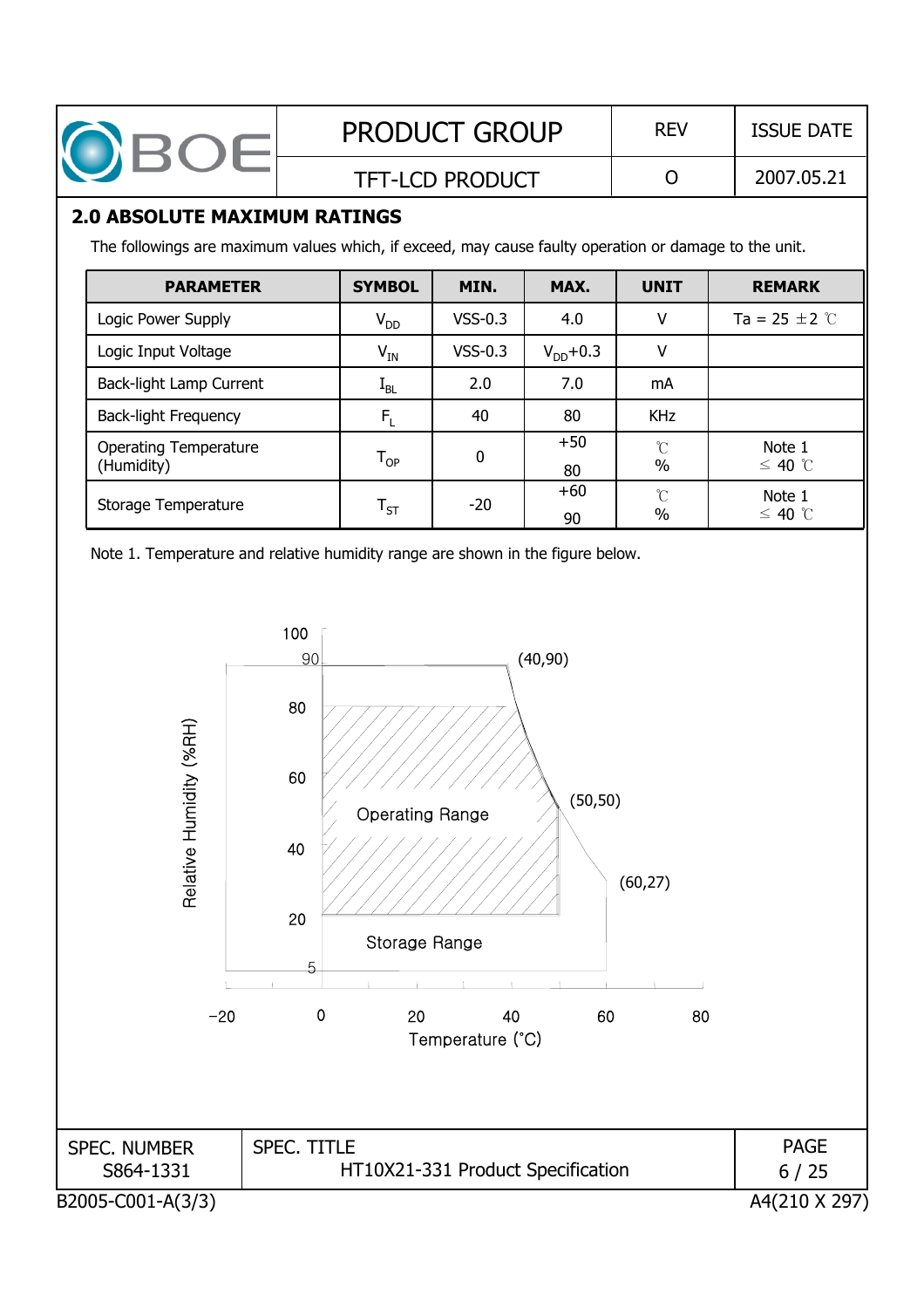|                                                                                                                                                                                                                                                                                                                                                                                                                                                                                                                                                                                                                                                                                                                                                                                                         |                        |                         | <b>PRODUCT GROUP</b> |      |                | <b>REV</b>       |        | <b>ISSUE DATE</b>                     |
|---------------------------------------------------------------------------------------------------------------------------------------------------------------------------------------------------------------------------------------------------------------------------------------------------------------------------------------------------------------------------------------------------------------------------------------------------------------------------------------------------------------------------------------------------------------------------------------------------------------------------------------------------------------------------------------------------------------------------------------------------------------------------------------------------------|------------------------|-------------------------|----------------------|------|----------------|------------------|--------|---------------------------------------|
| OBOE                                                                                                                                                                                                                                                                                                                                                                                                                                                                                                                                                                                                                                                                                                                                                                                                    | <b>TFT-LCD PRODUCT</b> |                         |                      |      |                | $\overline{O}$   |        | 2007.05.21                            |
| <b>3.0 ELECTRICAL SPECIFICATIONS</b>                                                                                                                                                                                                                                                                                                                                                                                                                                                                                                                                                                                                                                                                                                                                                                    |                        |                         |                      |      |                |                  |        | Ta = $25 \pm 2^{\circ}$ C             |
| <b>PARAMETER</b>                                                                                                                                                                                                                                                                                                                                                                                                                                                                                                                                                                                                                                                                                                                                                                                        |                        |                         | MIN.                 | TYP. | MAX.           | <b>UNIT</b>      |        | <b>REMARK</b>                         |
| Power Supply Voltage                                                                                                                                                                                                                                                                                                                                                                                                                                                                                                                                                                                                                                                                                                                                                                                    |                        | $V_{DD}$                | 3.0                  | 3.3  | 3.6            | V                |        |                                       |
| Power Supply Current                                                                                                                                                                                                                                                                                                                                                                                                                                                                                                                                                                                                                                                                                                                                                                                    |                        | $I_{DD}$                |                      | 210  |                | mA               | Note 1 |                                       |
| <b>CCFL Ignition Time</b>                                                                                                                                                                                                                                                                                                                                                                                                                                                                                                                                                                                                                                                                                                                                                                               |                        | t                       |                      |      | 100            | mV               |        | $V_{DD} = 3.3V$                       |
| High Level Differential Input Signal<br>Voltage                                                                                                                                                                                                                                                                                                                                                                                                                                                                                                                                                                                                                                                                                                                                                         |                        | $V_{IH}$                |                      |      | $+100$         | mV               |        |                                       |
| Low Level Differential Input Signal<br>Voltage                                                                                                                                                                                                                                                                                                                                                                                                                                                                                                                                                                                                                                                                                                                                                          |                        | $V_{IL}$                | $-100$               |      |                | mV               |        | $Vcm = 1.2V$ typ.                     |
| Back-light Lamp Voltage                                                                                                                                                                                                                                                                                                                                                                                                                                                                                                                                                                                                                                                                                                                                                                                 |                        | $V_{BL}$                | $\mathbf{r}$         | 520  | $\blacksquare$ | $V_{\text{rms}}$ |        |                                       |
| Back-light Lamp Current                                                                                                                                                                                                                                                                                                                                                                                                                                                                                                                                                                                                                                                                                                                                                                                 |                        | $I_{BL}$                | 2.0                  | 5.0  | 6.0            | $mA_{rm}$        |        |                                       |
| Back-light Lamp operating Frequency                                                                                                                                                                                                                                                                                                                                                                                                                                                                                                                                                                                                                                                                                                                                                                     |                        | $F_{\rm L}$             | 40                   | 60   | 80             | <b>KHz</b>       | Note 2 |                                       |
|                                                                                                                                                                                                                                                                                                                                                                                                                                                                                                                                                                                                                                                                                                                                                                                                         |                        |                         |                      |      | 950            | $V_{rms}$        |        | Ta = $25^{\circ}$ C, Note 3           |
| Lamp Start Voltage                                                                                                                                                                                                                                                                                                                                                                                                                                                                                                                                                                                                                                                                                                                                                                                      |                        |                         |                      |      | 1150           | $V_{rms}$        |        | Ta = $0^{\circ}$ , Note 3             |
| Lamp Life                                                                                                                                                                                                                                                                                                                                                                                                                                                                                                                                                                                                                                                                                                                                                                                               |                        |                         | 10,000               |      |                | hrs              |        | $I_{\rm RI} = 2.0 \sim 6.0 \text{mA}$ |
|                                                                                                                                                                                                                                                                                                                                                                                                                                                                                                                                                                                                                                                                                                                                                                                                         |                        | $P_D$                   |                      | 0.7  |                | W                |        |                                       |
| Power Consumption                                                                                                                                                                                                                                                                                                                                                                                                                                                                                                                                                                                                                                                                                                                                                                                       |                        | $P_{BL}$                |                      | 2.6  |                | W                |        | $IRI = 5.0mA$ , Note 4                |
|                                                                                                                                                                                                                                                                                                                                                                                                                                                                                                                                                                                                                                                                                                                                                                                                         |                        | $P_{\underline{total}}$ |                      | 3.3  |                | W                |        |                                       |
| Notes:<br>1. The supply voltage is measured and specified at the interface connector of LCM.<br>The current draw and power consumption specified is for VDD = $3.3V$ , Frame rate = 60 Hz<br>and Clock frequency $= 65$ MHz.<br>Test Pattern of power supply current<br>a) Typ : Vertical color bar pattern<br>b) Max: Gray 28 @ Vertical 2 Skip line pattern<br>2. The lamp frequency should be selected as different as possible from the horizontal synchronous<br>frequency and its harmonics to avoid interference, which may cause line flow on the display<br>3. The voltage above this value should be applied to the lamps for more than 1 second to startup.<br>Otherwise the lamps may not to be turned on.<br>4. Calculated value for reference (VBL $\times$ IBL) excluding inverter loss. |                        |                         |                      |      |                |                  |        |                                       |
|                                                                                                                                                                                                                                                                                                                                                                                                                                                                                                                                                                                                                                                                                                                                                                                                         |                        |                         |                      |      |                |                  |        |                                       |

HT10X21-331 Product Specification

S864-1331

SPEC. NUMBER

SPEC. TITLE

B2005-C001-A(3/3) A4(210 X 297) 7 / 25

PAGE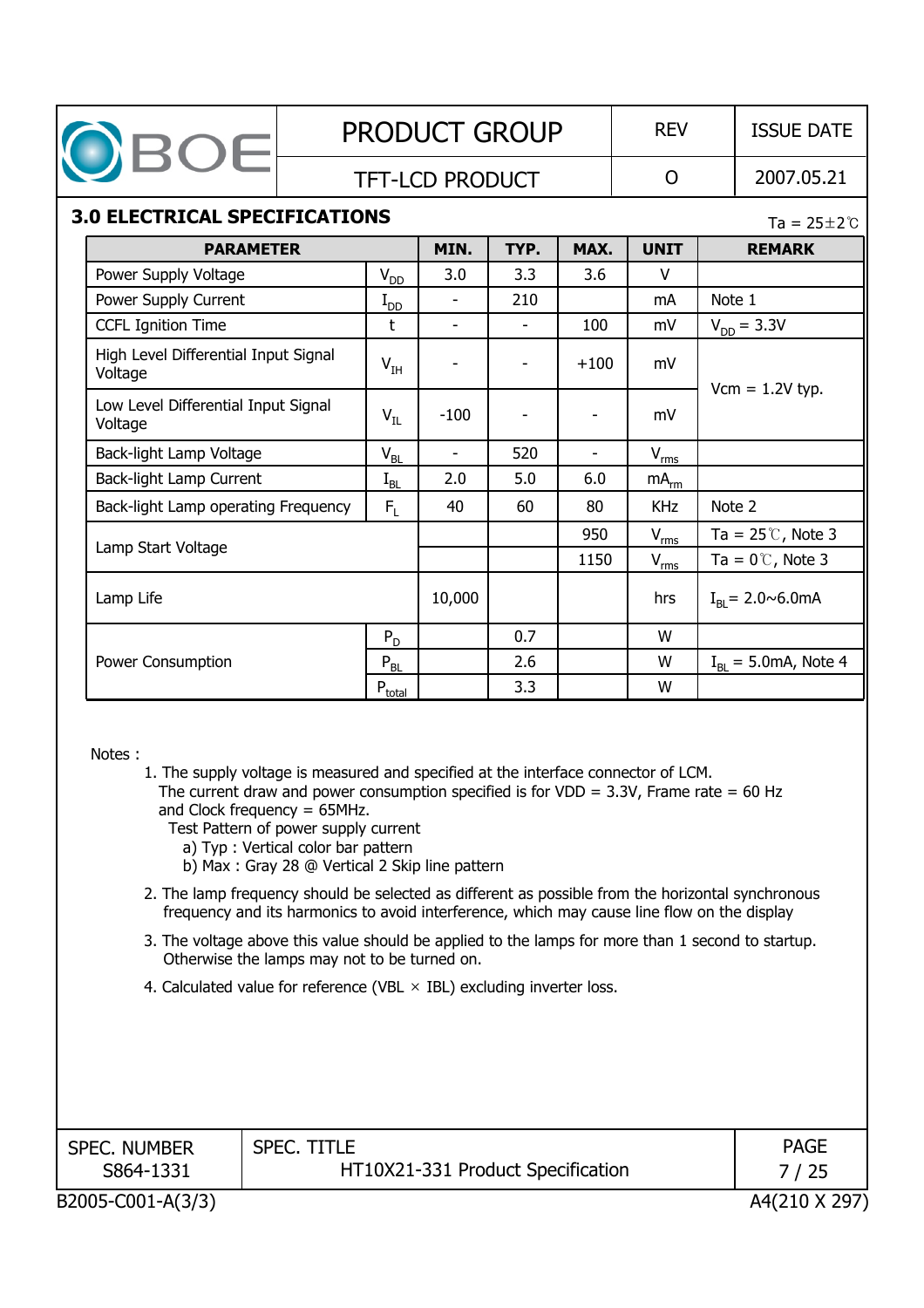| <b>PRODUCT GROUP</b>   | <b>REV</b> | <b>ISSUE DATE</b> |
|------------------------|------------|-------------------|
| <b>TFT-LCD PRODUCT</b> |            | 2007.05.21        |

### **4.0 OPTICAL SPECIFICATION**

The test of Optical specifications shall be measured in a dark room (ambient luminance  $\leq 1$  lux and temperature =  $25\pm2\degree$ ) with the equipment of Luminance meter system (Goniometer system and TOPCONE BM-5) and test unit shall be located at an approximate distance 50cm from the LCD surface at a viewing angle of  $\Theta$  and  $\Phi$  equal to 0°. We refer to  $\Theta_{\emptyset=0} (= \Theta_3)$  as the 3 o'clock direction (the "right"),  $\Theta_{\emptyset=90} (= \Theta_{12})$  as the 12

o'clock direction ("upward"),  $\Theta_{\emptyset=180} (= \Theta_9)$  as the 9 o'clock direction ("left") and  $\Theta_{\emptyset=270} (= \Theta_6)$  as the 6 o'clock

direction ("bottom"). While scanning  $\Theta$  and/or  $\varnothing$ , the center of the measuring spot on the Display surface shall stay fixed. The backlight should be operating for 30 minutes prior to measurement... VDD shall be 3.3 +/- 0.3V at  $25^{\circ}$ C. Optimum viewing angle direction is 6 o'clock.

| <b>PARAMETER</b>                   |                                           | <b>SYMBOL</b>             | <b>CONDITION</b>                    | MIN.           | TYP.                     | MAX.                     | <b>UNIT</b>       | <b>REMARK</b> |
|------------------------------------|-------------------------------------------|---------------------------|-------------------------------------|----------------|--------------------------|--------------------------|-------------------|---------------|
|                                    |                                           | $\Theta_3$                |                                     |                | 80                       |                          | Deg.              |               |
| <b>Viewing Angle</b>               | Horizontal                                | $\Theta_{9}$              | CR > 10                             |                | 80                       | $\overline{\phantom{0}}$ | Deg.              |               |
| Range                              | Vertical                                  | $\Theta_{12}$             |                                     |                | 80                       | $\overline{\phantom{0}}$ | Deg.              | Note 1        |
|                                    |                                           | $\Theta_6$                |                                     | $\blacksquare$ | 80                       | $\overline{a}$           | Deg.              |               |
| Luminance Contrast ratio           |                                           | <b>CR</b>                 | $\Theta = 0^{\circ}$                | $\blacksquare$ | 500                      | $\overline{a}$           |                   | Note 2        |
| Luminance of White                 |                                           | $Y_L$                     | $\Theta = 0^{\circ}$<br>$IBL = 6mA$ | 140            | 170                      |                          | cd/m <sup>2</sup> | Note 3        |
| White Luminance Uniformity         |                                           | $\Delta$ Y5               |                                     | 70             |                          |                          | $\frac{0}{0}$     | Note 4        |
|                                    |                                           | $\mathsf{X}_{\mathsf{W}}$ |                                     | 0.288          | 0.318                    | 0.348                    |                   |               |
| White Chromaticity                 |                                           | $Y_{w}$                   |                                     | 0.313          | 0.343                    | 0.373                    |                   |               |
|                                    |                                           | $\mathsf{x}_{\mathsf{R}}$ |                                     | 0.553          | 0.583                    | 0.613                    |                   |               |
|                                    | Red                                       | y <sub>r</sub>            | Ta= $25^{\circ}$ C                  | 0.307          | 0.337                    | 0.367                    |                   | Note 5        |
| Reproduction of                    |                                           | $X_G$                     |                                     | 0.280          | 0.310                    | 0.340                    |                   |               |
| Color                              | Green                                     | y <sub>G</sub>            | $\Theta = 0^{\circ}$                | 0.518          | 0.548                    | 0.578                    |                   |               |
|                                    |                                           | $\mathsf{x}_{\mathsf{B}}$ |                                     | 0.120          | 0.150                    | 0.180                    |                   |               |
|                                    | Blue                                      | У <sub>В</sub>            |                                     | 0.118          | 0.148                    | 0.178                    |                   |               |
| Color Reproduction                 |                                           |                           |                                     | $\frac{1}{2}$  | 45                       | $\blacksquare$           | $\%$              |               |
| Response Time<br><b>Cross Talk</b> |                                           | $T_r + T_d$               |                                     |                | 40                       | 45                       | ms                | Note 6        |
|                                    |                                           | <b>CT</b>                 |                                     | $\overline{a}$ | $\overline{\phantom{a}}$ | 2.0                      | $\frac{0}{0}$     | Note 7        |
|                                    |                                           |                           |                                     |                |                          |                          |                   |               |
| SPEC. TITLE<br><b>SPEC. NUMBER</b> |                                           |                           |                                     |                |                          |                          | <b>PAGE</b>       |               |
| S864-1331                          | HT10X21-331 Product Specification<br>8/25 |                           |                                     |                |                          |                          |                   |               |
| B2005-C001-A(3/3)                  |                                           |                           |                                     |                |                          |                          |                   | A4(210 X 297) |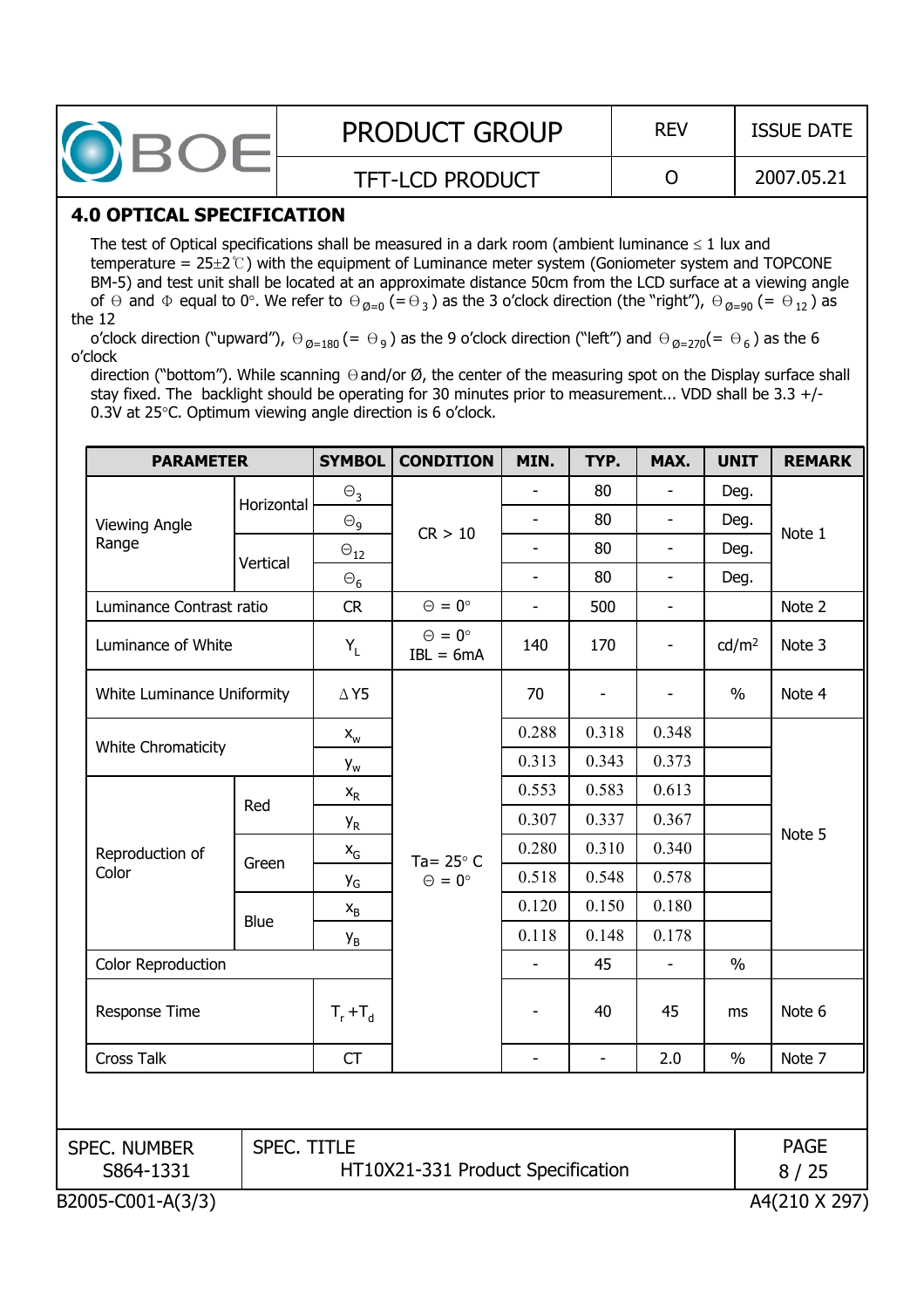| <b>PRODUCT GROUP</b><br><b>REV</b><br><b>ISSUE DATE</b><br><b>BOE</b><br>2007.05.21<br>$\mathsf{O}$<br><b>TFT-LCD PRODUCT</b><br>Note: 1. Viewing angle is the angle at which the contrast ratio is greater than 10. The viewing are determined<br>for the horizontal or 3, 9 o'clock direction and the vertical or 6, 12 o'clock direction with respect to<br>the optical axis which is normal to the LCD surface (see FIGURE 1 shown in Appendix).<br>2. Contrast measurements shall be made at viewing angle of $\Theta = 0^{\circ}$ and at the center of the LCD<br>surface. Luminance shall be measured with all pixels in the view field set first to white, then to the<br>dark (black) state. (See FIGURE 1 shown in Appendix)<br>Luminance Contrast Ratio (CR) is defined mathematically.<br>Luminance when displaying a white raster<br>$CR =$<br>Luminance when displaying a black raster<br>3. Luminance of white is defined as a center point $(#1)$ on LCD surface. Luminance shall be measured<br>with all pixels in the view field set first to white. This measurement shall be taken at the locations<br>shown in FIGURE 2 for a total of the measurements per display.<br>4. The White luminance uniformity on LCD surface is then expressed.<br>(See FIGURE 2 shown in Appendix).<br>Minimum Luminance of 5 points<br>Uniformity $\Delta Y =$<br>$X$ 100 (%)<br>Maximum Luminance of 5 points<br>5. The color chromaticity coordinates specified in Table 4 shall be calculated from the spectral data<br>measured with all pixels first in red, green, blue and white. Measurements shall be made at the<br>center of the panel.<br>6. The electro-optical response time measurements shall be made as FIGURE 3 shown in Appendix by<br>switching the "data" input signal OFF and ON. The times needed for the luminance to change from<br>10% to 90% is Tr, and 90% to 10% is Td.<br>7. Cross-Talk of one area of the LCD surface by another shall be measured by comparing the luminance<br>(YA) of a 25mm diameter area, with all display pixels set to a gray level, to the luminance (YB) of<br>that same area when any adjacent area is driven dark. (See FIGURE 4 shown in Appendix).<br><b>SPEC. TITLE</b><br><b>PAGE</b><br><b>SPEC. NUMBER</b><br>S864-1331<br>HT10X21-331 Product Specification<br>9/25 |                   |  |               |
|-----------------------------------------------------------------------------------------------------------------------------------------------------------------------------------------------------------------------------------------------------------------------------------------------------------------------------------------------------------------------------------------------------------------------------------------------------------------------------------------------------------------------------------------------------------------------------------------------------------------------------------------------------------------------------------------------------------------------------------------------------------------------------------------------------------------------------------------------------------------------------------------------------------------------------------------------------------------------------------------------------------------------------------------------------------------------------------------------------------------------------------------------------------------------------------------------------------------------------------------------------------------------------------------------------------------------------------------------------------------------------------------------------------------------------------------------------------------------------------------------------------------------------------------------------------------------------------------------------------------------------------------------------------------------------------------------------------------------------------------------------------------------------------------------------------------------------------------------------------------------------------------------------------------------------------------------------------------------------------------------------------------------------------------------------------------------------------------------------------------------------------------------------------------------------------------------------------------------------------------------------------------------------------------------------------------------------------------|-------------------|--|---------------|
|                                                                                                                                                                                                                                                                                                                                                                                                                                                                                                                                                                                                                                                                                                                                                                                                                                                                                                                                                                                                                                                                                                                                                                                                                                                                                                                                                                                                                                                                                                                                                                                                                                                                                                                                                                                                                                                                                                                                                                                                                                                                                                                                                                                                                                                                                                                                         |                   |  |               |
|                                                                                                                                                                                                                                                                                                                                                                                                                                                                                                                                                                                                                                                                                                                                                                                                                                                                                                                                                                                                                                                                                                                                                                                                                                                                                                                                                                                                                                                                                                                                                                                                                                                                                                                                                                                                                                                                                                                                                                                                                                                                                                                                                                                                                                                                                                                                         |                   |  |               |
|                                                                                                                                                                                                                                                                                                                                                                                                                                                                                                                                                                                                                                                                                                                                                                                                                                                                                                                                                                                                                                                                                                                                                                                                                                                                                                                                                                                                                                                                                                                                                                                                                                                                                                                                                                                                                                                                                                                                                                                                                                                                                                                                                                                                                                                                                                                                         |                   |  |               |
|                                                                                                                                                                                                                                                                                                                                                                                                                                                                                                                                                                                                                                                                                                                                                                                                                                                                                                                                                                                                                                                                                                                                                                                                                                                                                                                                                                                                                                                                                                                                                                                                                                                                                                                                                                                                                                                                                                                                                                                                                                                                                                                                                                                                                                                                                                                                         |                   |  |               |
|                                                                                                                                                                                                                                                                                                                                                                                                                                                                                                                                                                                                                                                                                                                                                                                                                                                                                                                                                                                                                                                                                                                                                                                                                                                                                                                                                                                                                                                                                                                                                                                                                                                                                                                                                                                                                                                                                                                                                                                                                                                                                                                                                                                                                                                                                                                                         |                   |  |               |
|                                                                                                                                                                                                                                                                                                                                                                                                                                                                                                                                                                                                                                                                                                                                                                                                                                                                                                                                                                                                                                                                                                                                                                                                                                                                                                                                                                                                                                                                                                                                                                                                                                                                                                                                                                                                                                                                                                                                                                                                                                                                                                                                                                                                                                                                                                                                         |                   |  |               |
|                                                                                                                                                                                                                                                                                                                                                                                                                                                                                                                                                                                                                                                                                                                                                                                                                                                                                                                                                                                                                                                                                                                                                                                                                                                                                                                                                                                                                                                                                                                                                                                                                                                                                                                                                                                                                                                                                                                                                                                                                                                                                                                                                                                                                                                                                                                                         |                   |  |               |
|                                                                                                                                                                                                                                                                                                                                                                                                                                                                                                                                                                                                                                                                                                                                                                                                                                                                                                                                                                                                                                                                                                                                                                                                                                                                                                                                                                                                                                                                                                                                                                                                                                                                                                                                                                                                                                                                                                                                                                                                                                                                                                                                                                                                                                                                                                                                         |                   |  |               |
|                                                                                                                                                                                                                                                                                                                                                                                                                                                                                                                                                                                                                                                                                                                                                                                                                                                                                                                                                                                                                                                                                                                                                                                                                                                                                                                                                                                                                                                                                                                                                                                                                                                                                                                                                                                                                                                                                                                                                                                                                                                                                                                                                                                                                                                                                                                                         | B2005-C001-A(3/3) |  | A4(210 X 297) |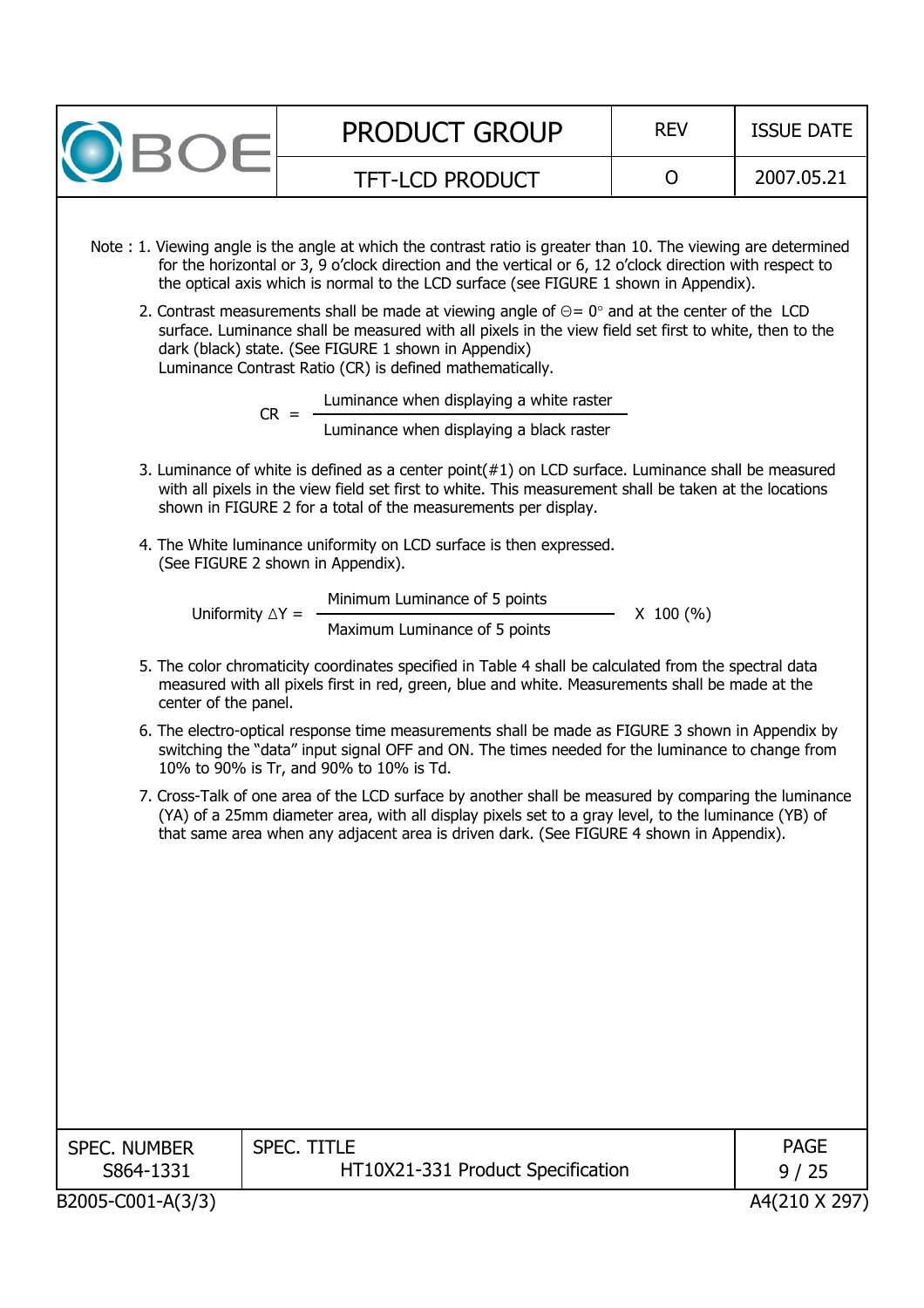| OBOE                                                               |                            |  |                     | <b>PRODUCT GROUP</b>                | <b>REV</b> | <b>ISSUE DATE</b> |  |  |  |
|--------------------------------------------------------------------|----------------------------|--|---------------------|-------------------------------------|------------|-------------------|--|--|--|
|                                                                    |                            |  |                     | <b>TFT-LCD PRODUCT</b>              | O          | 2007.05.21        |  |  |  |
| <b>5.0 INTERFACE CONNECTION</b><br><b>5.1 Electrical Interface</b> |                            |  |                     |                                     |            |                   |  |  |  |
| CN <sub>1</sub>                                                    | <b>Interface Connector</b> |  |                     | DF19L-14P-1H (HIROSE) or equivalent |            |                   |  |  |  |
|                                                                    | User side Connector        |  |                     | DF19G-14S-1C (HIROSE) or equivalent |            |                   |  |  |  |
| PIN NO.<br><b>SYMBOL</b>                                           |                            |  |                     | <b>FUNCTION</b>                     |            | <b>REMARK</b>     |  |  |  |
| 1                                                                  | VDD <sub>1</sub>           |  | Power Supply: +3.3V |                                     |            |                   |  |  |  |
| $\overline{2}$                                                     | VDD <sub>2</sub>           |  | Power Supply: +3.3V |                                     |            |                   |  |  |  |
| 3                                                                  | <b>VSS</b>                 |  |                     |                                     |            |                   |  |  |  |
| $\overline{4}$                                                     | <b>VSS</b>                 |  | Ground              |                                     |            |                   |  |  |  |
| 5                                                                  | RINO-                      |  |                     | LVDS Negative data signal (-)       |            | Tx pin $#48$      |  |  |  |
| 6                                                                  | $RINO+$                    |  |                     | LVDS Positive data signal (+)       |            | Tx pin $#47$      |  |  |  |
| $\overline{7}$                                                     | RIN1-                      |  |                     | LVDS Negative data signal (-)       |            | Tx pin $#46$      |  |  |  |
| 8                                                                  | $RIN1+$                    |  |                     | LVDS Positive data signal $(+)$     |            | Tx pin $#45$      |  |  |  |
| 9                                                                  | RIN2-                      |  |                     | LVDS Negative data signal (-)       |            | Tx pin $#42$      |  |  |  |
| 10                                                                 | $RIN2+$                    |  |                     | LVDS Positive data signal (+)       |            | Tx pin $#41$      |  |  |  |
| 11                                                                 | <b>RCLKIN-</b>             |  |                     | LVDS Negative clock signal (-)      |            | Tx pin $#40$      |  |  |  |
| 12                                                                 | RCLKIN+                    |  |                     | LVDS Positive clock signal (+)      |            | Tx pin $# 39$     |  |  |  |
| <b>VSS</b><br>13                                                   |                            |  | Ground              |                                     |            |                   |  |  |  |
| 14<br><b>VSS</b>                                                   |                            |  | Ground              |                                     |            |                   |  |  |  |
| 5.2 Back-light Interface                                           |                            |  |                     |                                     |            |                   |  |  |  |
| CN <sub>2</sub>                                                    | <b>Interface Connector</b> |  |                     | BHSR-02VS-1 (JST) or equivalent     |            |                   |  |  |  |
|                                                                    |                            |  |                     |                                     |            |                   |  |  |  |

| ---- |                     |                                  |
|------|---------------------|----------------------------------|
|      | User side Connector | SM02B-BHSS-1 (JST) or equivalent |
|      |                     |                                  |
|      |                     |                                  |

| PIN NO. | <b>INPUT</b> | <b>FUNCTION</b> | <b>REMARK</b> |
|---------|--------------|-----------------|---------------|
|         | <b>HOT</b>   | High voltage    | Pink          |
|         | COLD         | Ground          | <b>Black</b>  |

| <b>SPEC. NUMBER</b> | <b>SPEC. TITLE</b>                | <b>PAGE</b>   |
|---------------------|-----------------------------------|---------------|
| S864-1331           | HT10X21-331 Product Specification | 10/25         |
| B2005-C001-A(3/3)   |                                   | A4(210 X 297) |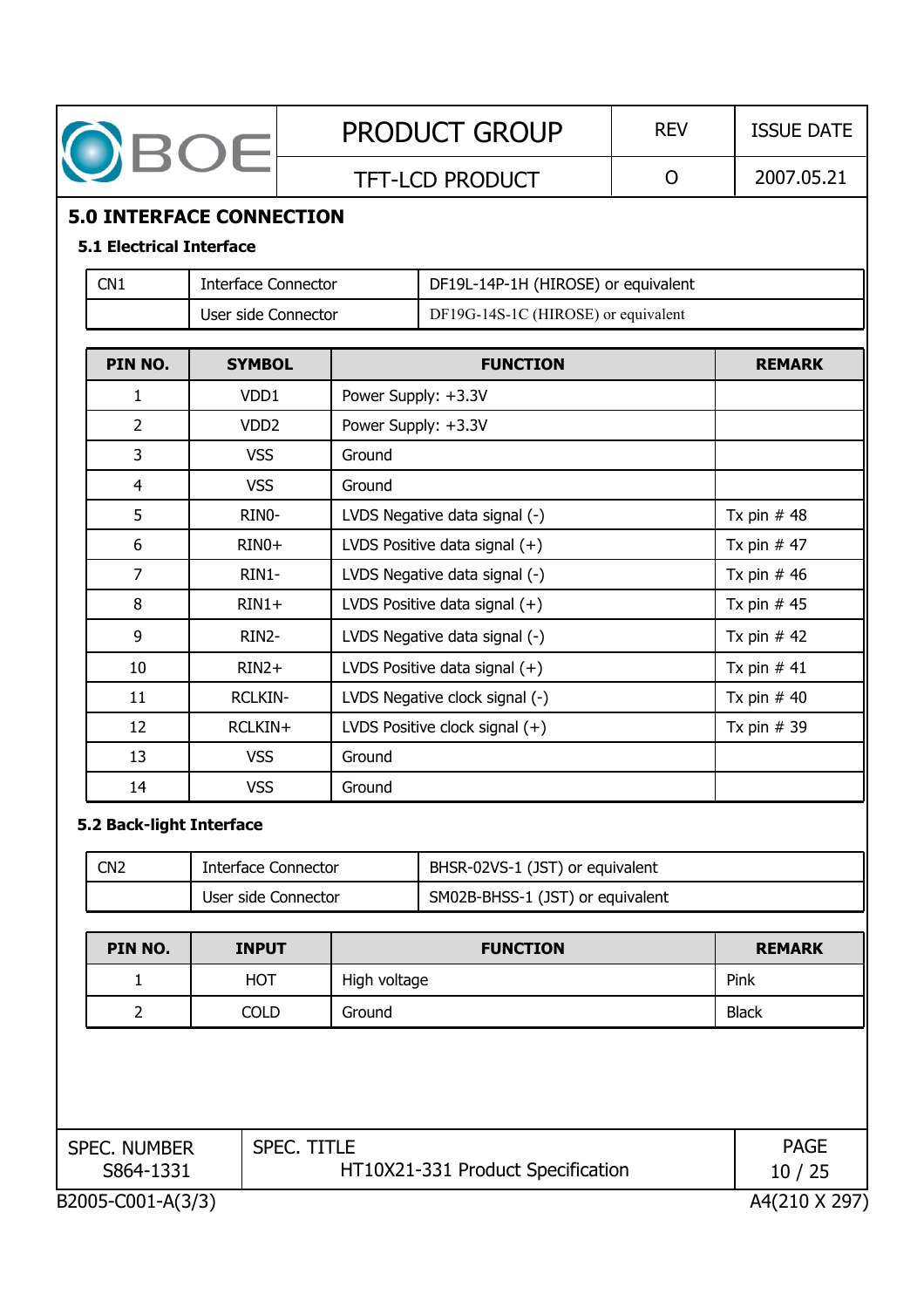| $\mathcal{L}$ | <b>PRODUCT GROUP</b>   | <b>REV</b> | <b>ISSUE DATE</b> |
|---------------|------------------------|------------|-------------------|
|               | <b>TFT-LCD PRODUCT</b> |            | 2007.05.21        |

#### **5.3 LVDS Interface**

LVDS Transmitter : THC63LVDM83A or equivalent

| <b>INPUT</b>                                            |                | <b>TRANSMITTER</b> |                               | <b>INTERFACE</b>       | <b>DF19KR-20P-1H</b>                  |               |
|---------------------------------------------------------|----------------|--------------------|-------------------------------|------------------------|---------------------------------------|---------------|
| <b>SIGNAL</b>                                           | PIN NO.        | <b>PIN</b><br>NO.  | <b>SYSTEM (Tx)</b>            | <b>TFT-LCD</b><br>(Rx) | PIN NO.                               | <b>REMARK</b> |
| R <sub>0</sub>                                          | 51             |                    |                               |                        |                                       |               |
| R1                                                      | 52             |                    |                               |                        |                                       |               |
| R <sub>2</sub>                                          | 54             |                    |                               |                        |                                       |               |
| R <sub>3</sub>                                          | 55             | 48<br>47           | OUT0-<br>OUT0+                | INO-<br>$INO+$         | $\begin{array}{c} 5 \\ 6 \end{array}$ |               |
| R <sub>4</sub>                                          | 56             |                    |                               |                        |                                       |               |
| R <sub>5</sub>                                          | 3              |                    |                               |                        |                                       |               |
| G0                                                      | $\overline{4}$ |                    |                               |                        |                                       |               |
| G1                                                      | $\overline{6}$ |                    |                               |                        |                                       |               |
| G2                                                      | $\overline{7}$ |                    |                               |                        |                                       |               |
| G <sub>3</sub>                                          | 11             | 46                 | OUT1-                         | $IN1-$                 |                                       |               |
| G4                                                      | 12             | 45                 | $OUT1+$                       | $IN1+$                 | $\begin{array}{c} 7 \\ 8 \end{array}$ |               |
| G <sub>5</sub>                                          | 14             |                    |                               |                        |                                       |               |
| B <sub>0</sub>                                          | 15             |                    |                               |                        |                                       |               |
| <b>B1</b>                                               | 19             |                    |                               |                        |                                       |               |
| B <sub>2</sub>                                          | 20             |                    |                               |                        |                                       |               |
| B <sub>3</sub>                                          | 22             |                    |                               |                        |                                       |               |
| B <sub>4</sub>                                          | 23             | 42                 | OUT2-                         | $IN2-$                 | 9                                     |               |
| <b>B5</b>                                               | 24             | 41                 | $OUT2+$                       | $IN2+$                 | 10                                    |               |
| <b>HSYNC</b>                                            | 27             |                    |                               |                        |                                       |               |
| <b>VSYNC</b>                                            | 28             |                    |                               |                        |                                       |               |
| DE                                                      | 30             |                    |                               |                        |                                       |               |
| <b>MCLK</b>                                             | 31             | 40                 | CLKOUT-                       | CLKIN-                 | 11                                    |               |
|                                                         |                | 39                 | CLKOUT+                       | CLKIN+                 | 12                                    |               |
| 5.4 Data Input Format<br>Display position of input data |                |                    | R G B R G B<br>(2,1)<br>(1,1) | 1 Pixel = $3$<br>Dots  | R G B R G B<br>(1023,1)(1024,1)       |               |
|                                                         |                |                    |                               |                        |                                       |               |

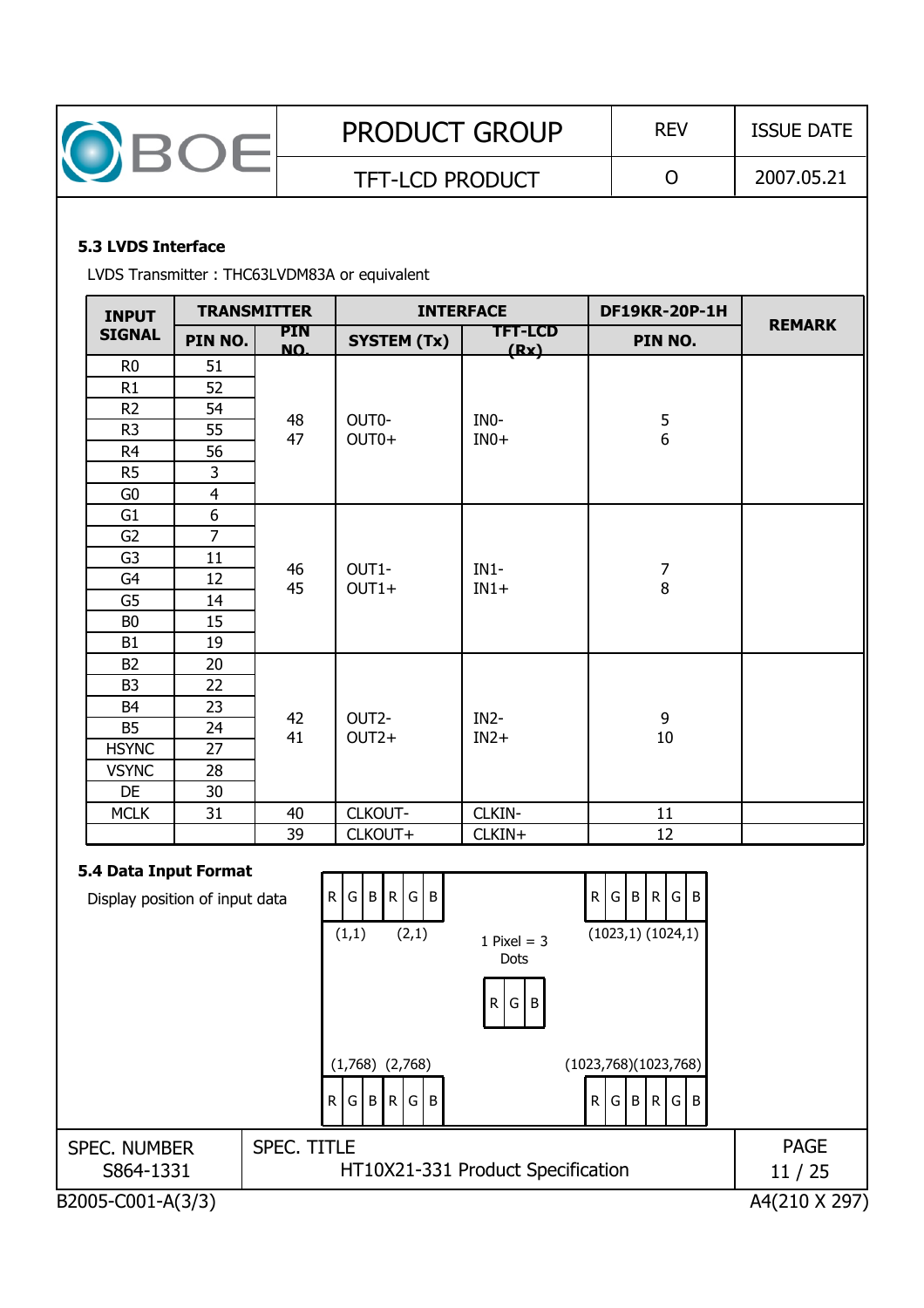| <b>PRODUCT GROUP</b><br><b>REV</b><br><b>ISSUE DATE</b><br>OBOE                                                                                                                                                                                                                                                                            |                                                                                         |                    |                        |                                   |             |                              |             |                                       |  |  |
|--------------------------------------------------------------------------------------------------------------------------------------------------------------------------------------------------------------------------------------------------------------------------------------------------------------------------------------------|-----------------------------------------------------------------------------------------|--------------------|------------------------|-----------------------------------|-------------|------------------------------|-------------|---------------------------------------|--|--|
|                                                                                                                                                                                                                                                                                                                                            |                                                                                         |                    |                        | <b>TFT-LCD PRODUCT</b>            |             | O                            |             | 2007.05.21                            |  |  |
| <b>6.0 SIGNAL TIMING SPECIFICATION</b>                                                                                                                                                                                                                                                                                                     |                                                                                         |                    |                        |                                   |             |                              |             |                                       |  |  |
| <b>6.1 LVDS Transmitter Input</b>                                                                                                                                                                                                                                                                                                          |                                                                                         |                    |                        |                                   |             |                              |             |                                       |  |  |
| The HT10X21-331 is operated by the only DE (Data enable) mode.                                                                                                                                                                                                                                                                             |                                                                                         |                    |                        |                                   |             |                              |             |                                       |  |  |
| <b>ITEM</b>                                                                                                                                                                                                                                                                                                                                | <b>MAX</b>                                                                              | <b>UNIT</b>        |                        |                                   |             |                              |             |                                       |  |  |
| Frame Period                                                                                                                                                                                                                                                                                                                               |                                                                                         |                    | T1                     | 772                               | 806         |                              | 1022        | lines                                 |  |  |
| T2<br>Vertical Display Period<br>768                                                                                                                                                                                                                                                                                                       |                                                                                         |                    |                        |                                   |             |                              |             | lines                                 |  |  |
| One Line Scanning Period                                                                                                                                                                                                                                                                                                                   |                                                                                         |                    | T <sub>3</sub>         | 1100                              | 1344        |                              | 2046        | clocks                                |  |  |
| Horizontal Display Period                                                                                                                                                                                                                                                                                                                  |                                                                                         |                    | T <sub>4</sub>         | 1100                              | 1344        |                              | 1024        | clocks                                |  |  |
| Clock Frequency                                                                                                                                                                                                                                                                                                                            |                                                                                         |                    | 1/T5                   |                                   | 65          |                              | 80          | <b>MHz</b>                            |  |  |
| 6.2 LVDS Rx Interface Timing Parameter                                                                                                                                                                                                                                                                                                     |                                                                                         |                    |                        |                                   |             |                              |             |                                       |  |  |
| <b>ITEM</b>                                                                                                                                                                                                                                                                                                                                | <b>SYMBOL</b>                                                                           |                    | <b>MIN</b>             | <b>TYP</b>                        |             | <b>MAX</b>                   | <b>UNIT</b> | <b>REMARK</b>                         |  |  |
| <b>CLKIN Period</b>                                                                                                                                                                                                                                                                                                                        | tRCIP                                                                                   |                    | 12.5                   | 15.38                             |             | $\qquad \qquad \blacksquare$ | nsec        |                                       |  |  |
| Input Data 0                                                                                                                                                                                                                                                                                                                               | tRIP0                                                                                   |                    | $-0.4$                 | 0.0                               |             | $+0.4$                       | nsec        |                                       |  |  |
| Input Data 1                                                                                                                                                                                                                                                                                                                               | tRIP1                                                                                   | tRICP/7-0.4        | tRICP/7                |                                   | tRICP/7+0.4 | nsec                         |             |                                       |  |  |
| Input Data 2<br>$2 \times$ tRICP/7-0.4<br>tRIP2<br>$2 \times tRICP/7$<br>$2 \times$ tRICP/7+0.4                                                                                                                                                                                                                                            |                                                                                         |                    |                        |                                   |             | nsec                         |             |                                       |  |  |
| Input Data 3                                                                                                                                                                                                                                                                                                                               | $3 \times$ tRICP/7-0.4<br>$3 \times tRICP/7$<br>$3 \times$ tRICP/7+0.4<br>tRIP3<br>nsec |                    |                        |                                   |             |                              |             |                                       |  |  |
| Input Data 4                                                                                                                                                                                                                                                                                                                               | tRIP4                                                                                   |                    | $4 \times$ tricp/7-0.4 | $4 \times tRICP/7$                |             | $4 \times tRICP/7+0.4$       | nsec        |                                       |  |  |
| Input Data 5                                                                                                                                                                                                                                                                                                                               | tRIP5                                                                                   |                    | $5 \times$ tRICP/7-0.4 | $5 \times$ tricp/7                |             | $5 \times$ tRICP/7+0.4       | nsec        |                                       |  |  |
| Input Data 6                                                                                                                                                                                                                                                                                                                               | tRIP6                                                                                   |                    |                        | $6 \times$ tricp/7                |             |                              | nsec        |                                       |  |  |
| $6 \times$ tricp/7-0.4<br>$6 \times$ tRICP/7+0.4<br>$*$ Vdiff = (RINz+)-(RINz-), (RCLKIN+)-(RCLKIN-)<br>tRIP6<br>tRIP5<br>tRIP4<br>tRIP3<br>tRIP2<br>tRIP1<br>tripo<br>$RxINz +/-$<br>Rx<br>$\mathsf{Rx}$<br>Rx<br>Rx<br>Rx<br>Rx<br>Rx<br>Rx<br>Rx<br>Rx<br>Rx<br>$*$ Z = 0, 1, 2<br>,<br>Vdiff=0[v]<br>Vdiff=0[v]<br>RxCLKIN+/-<br>tRCIP |                                                                                         |                    |                        |                                   |             |                              |             |                                       |  |  |
| <b>SPEC. NUMBER</b><br>S864-1331<br>B2005-C001-A(3/3)                                                                                                                                                                                                                                                                                      |                                                                                         | <b>SPEC. TITLE</b> |                        | HT10X21-331 Product Specification |             |                              |             | <b>PAGE</b><br>12/25<br>A4(210 X 297) |  |  |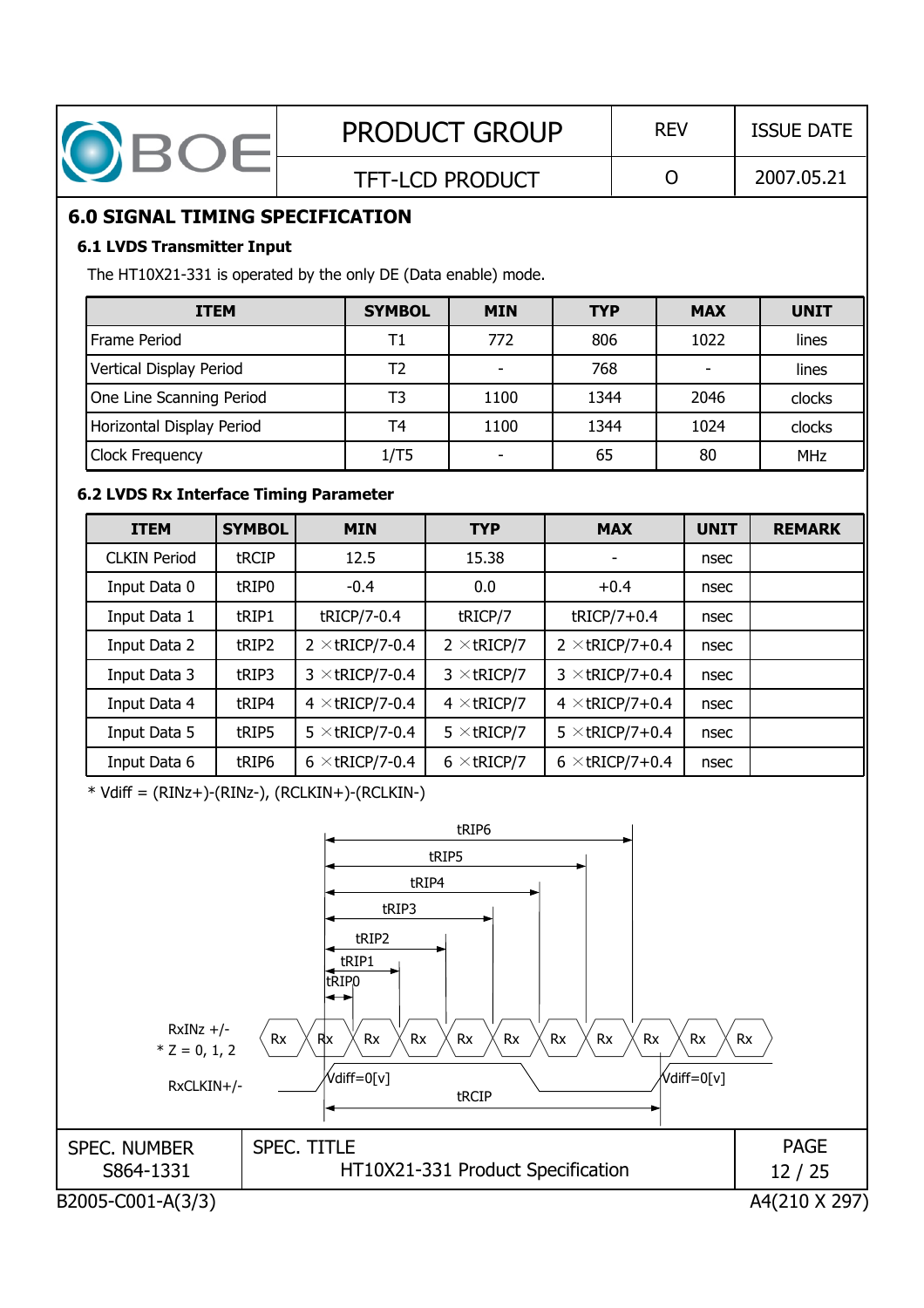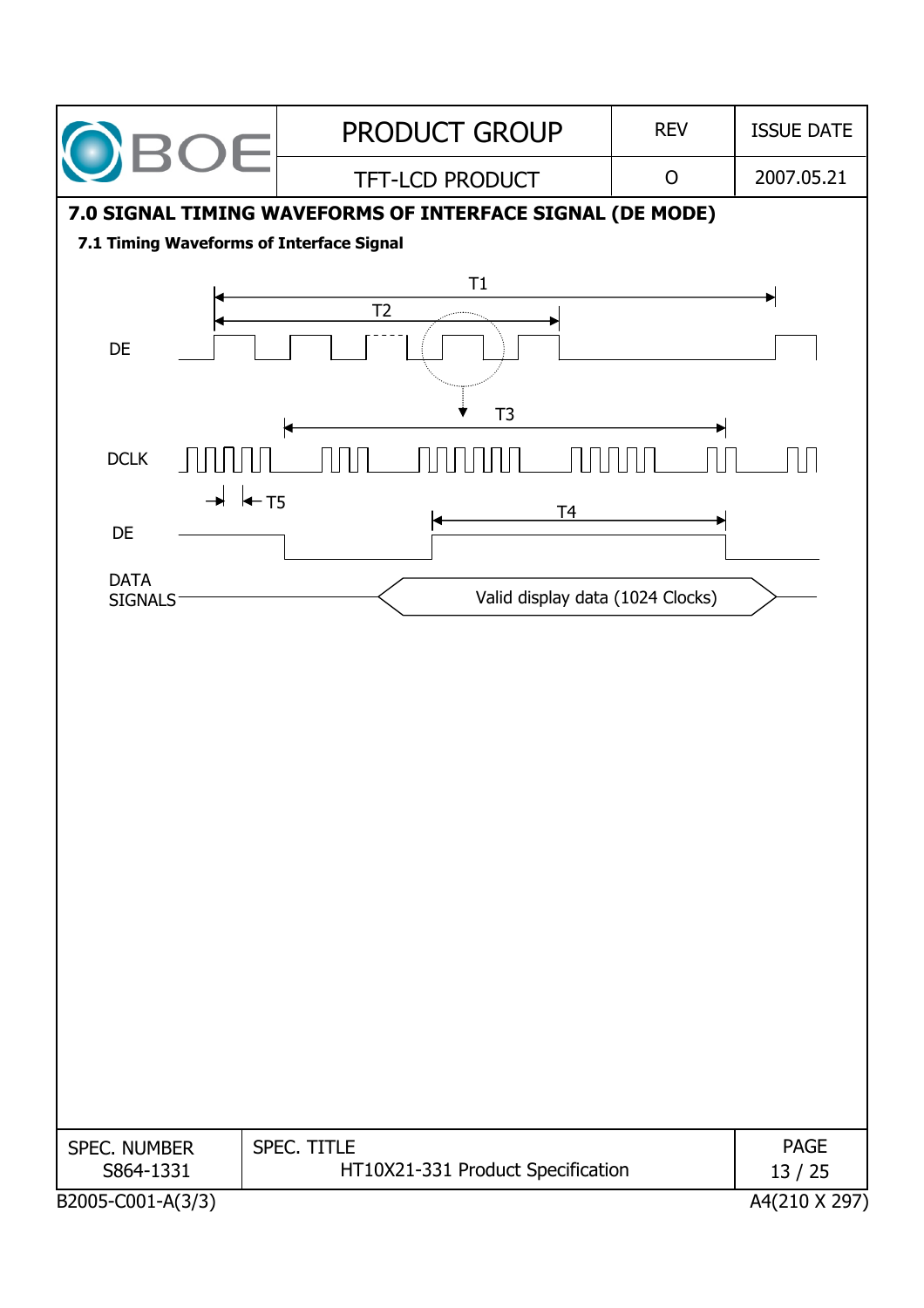| <b>PRODU</b>   |
|----------------|
| <b>TFT-LCD</b> |

## $\texttt{PCT}$  GROUP | REV | ISSUE DATE

TFT-LCD PRODUCT  $\begin{vmatrix} 0 & 2007.05.21 \end{vmatrix}$ 

## **8.0 INPUT SIGNALS, BASIC DISPLAY COLORS & GRAY SCALE OF COLORS**

Each color is displayed in sixty-four gray scales from a 6 bit data signal input. A total of 262,144 colors are derived from the resultant 18 bit data.

| Colors & Gray Scale<br><b>Black</b><br><b>Blue</b><br>Green<br>Cyan<br>Red<br>Magenta<br>Yellow<br>White<br><b>Black</b><br>Δ<br>Darker<br>Δ<br>$\bigtriangledown$<br><b>Brighter</b><br>$\bigtriangledown$<br>Red<br><b>Black</b><br>Δ<br>Darker<br>Δ | R <sub>5</sub><br>0<br>0<br>0<br>0<br>1<br>1<br>$\mathbf{1}$<br>$\mathbf{1}$<br>0<br>0<br>0<br>$\mathbf{1}$<br>$\mathbf{1}$<br>$\mathbf{1}$<br>0<br>0<br>0 | R <sub>4</sub><br>$\mathbf 0$<br>0<br>0<br>0<br>$\mathbf{1}$<br>$\mathbf{1}$<br>$1\,$<br>1<br>$\mathbf 0$<br>0<br>0<br>$\mathbf{1}$<br>$\mathbf{1}$<br>$\mathbf 1$<br>$\mathbf 0$ | R <sub>3</sub><br>$\mathbf 0$<br>0<br>$\mathbf 0$<br>0<br>1<br>1<br>$\mathbf{1}$<br>1<br>0<br>0<br>0<br>$\mathbf{1}$<br>1 | R <sub>2</sub><br>$\mathbf 0$<br>0<br>0<br>0<br>1<br>1<br>1<br>1<br>$\mathbf 0$<br>0<br>0 | R1<br>$\mathbf 0$<br>0<br>0<br>0<br>1<br>$\mathbf{1}$<br>$\mathbf 1$<br>$1\,$<br>0<br>0<br>$\mathbf{1}$ | R <sub>0</sub><br>$\mathbf 0$<br>$\mathbf 0$<br>$\mathbf 0$<br>0<br>1<br>1<br>1<br>1<br>0<br>$\mathbf{1}$ | G <sub>5</sub><br>0<br>0<br>$\mathbf{1}$<br>1<br>0<br>0<br>$\mathbf{1}$<br>$\mathbf{1}$<br>0 | G <sub>4</sub><br>$\mathbf 0$<br>$\mathbf 0$<br>$\mathbf{1}$<br>1<br>$\mathbf 0$<br>$\bf{0}$<br>$\mathbf{1}$<br>1 | G <sub>3</sub><br>$\mathbf 0$<br>0<br>$\mathbf{1}$<br>1<br>0<br>0<br>1<br>1 | G <sub>2</sub><br>$\mathbf 0$<br>$\mathbf 0$<br>$\mathbf{1}$<br>1<br>0<br>0<br>1 | G1<br>$\mathbf 0$<br>0<br>$\mathbf 1$<br>1<br>0<br>0<br>$\mathbf{1}$ | G <sub>0</sub><br>0<br>0<br>$\mathbf 1$<br>1<br>0<br>0<br>$\mathbf{1}$ | B <sub>5</sub><br>$\mathbf 0$<br>1<br>$\mathbf 0$<br>1<br>$\mathbf 0$<br>1 | B <sub>4</sub><br>0<br>1<br>0<br>1<br>0<br>1 | B <sub>3</sub><br>$\mathbf 0$<br>1<br>$\mathbf 0$<br>1<br>$\mathbf 0$<br>1 | B <sub>2</sub><br>$\mathbf 0$<br>1<br>0<br>1<br>0<br>1 | B1<br>$\mathbf 0$<br>$\mathbf{1}$<br>$\mathbf 0$<br>$\mathbf{1}$<br>0<br>1 | B <sub>0</sub><br>$\mathbf 0$<br>$\mathbf{1}$<br>0<br>$\mathbf{1}$<br>0<br>$\mathbf{1}$ |
|--------------------------------------------------------------------------------------------------------------------------------------------------------------------------------------------------------------------------------------------------------|------------------------------------------------------------------------------------------------------------------------------------------------------------|-----------------------------------------------------------------------------------------------------------------------------------------------------------------------------------|---------------------------------------------------------------------------------------------------------------------------|-------------------------------------------------------------------------------------------|---------------------------------------------------------------------------------------------------------|-----------------------------------------------------------------------------------------------------------|----------------------------------------------------------------------------------------------|-------------------------------------------------------------------------------------------------------------------|-----------------------------------------------------------------------------|----------------------------------------------------------------------------------|----------------------------------------------------------------------|------------------------------------------------------------------------|----------------------------------------------------------------------------|----------------------------------------------|----------------------------------------------------------------------------|--------------------------------------------------------|----------------------------------------------------------------------------|-----------------------------------------------------------------------------------------|
|                                                                                                                                                                                                                                                        |                                                                                                                                                            |                                                                                                                                                                                   |                                                                                                                           |                                                                                           |                                                                                                         |                                                                                                           |                                                                                              |                                                                                                                   |                                                                             |                                                                                  |                                                                      |                                                                        |                                                                            |                                              |                                                                            |                                                        |                                                                            |                                                                                         |
|                                                                                                                                                                                                                                                        |                                                                                                                                                            |                                                                                                                                                                                   |                                                                                                                           |                                                                                           |                                                                                                         |                                                                                                           |                                                                                              |                                                                                                                   |                                                                             |                                                                                  |                                                                      |                                                                        |                                                                            |                                              |                                                                            |                                                        |                                                                            |                                                                                         |
|                                                                                                                                                                                                                                                        |                                                                                                                                                            |                                                                                                                                                                                   |                                                                                                                           |                                                                                           |                                                                                                         |                                                                                                           |                                                                                              |                                                                                                                   |                                                                             |                                                                                  |                                                                      |                                                                        |                                                                            |                                              |                                                                            |                                                        |                                                                            |                                                                                         |
|                                                                                                                                                                                                                                                        |                                                                                                                                                            |                                                                                                                                                                                   |                                                                                                                           |                                                                                           |                                                                                                         |                                                                                                           |                                                                                              |                                                                                                                   |                                                                             |                                                                                  |                                                                      |                                                                        |                                                                            |                                              |                                                                            |                                                        |                                                                            |                                                                                         |
|                                                                                                                                                                                                                                                        |                                                                                                                                                            |                                                                                                                                                                                   |                                                                                                                           |                                                                                           |                                                                                                         |                                                                                                           |                                                                                              |                                                                                                                   |                                                                             |                                                                                  |                                                                      |                                                                        |                                                                            |                                              |                                                                            |                                                        |                                                                            |                                                                                         |
|                                                                                                                                                                                                                                                        |                                                                                                                                                            |                                                                                                                                                                                   |                                                                                                                           |                                                                                           |                                                                                                         |                                                                                                           |                                                                                              |                                                                                                                   |                                                                             |                                                                                  |                                                                      |                                                                        |                                                                            |                                              |                                                                            |                                                        |                                                                            |                                                                                         |
|                                                                                                                                                                                                                                                        |                                                                                                                                                            |                                                                                                                                                                                   |                                                                                                                           |                                                                                           |                                                                                                         |                                                                                                           |                                                                                              |                                                                                                                   |                                                                             |                                                                                  |                                                                      |                                                                        |                                                                            |                                              |                                                                            |                                                        |                                                                            |                                                                                         |
|                                                                                                                                                                                                                                                        |                                                                                                                                                            |                                                                                                                                                                                   |                                                                                                                           |                                                                                           |                                                                                                         |                                                                                                           |                                                                                              |                                                                                                                   |                                                                             |                                                                                  |                                                                      |                                                                        | 0                                                                          | 0                                            | $\mathbf 0$                                                                | 0                                                      | 0                                                                          | 0                                                                                       |
|                                                                                                                                                                                                                                                        |                                                                                                                                                            |                                                                                                                                                                                   |                                                                                                                           |                                                                                           |                                                                                                         |                                                                                                           |                                                                                              |                                                                                                                   |                                                                             | 1                                                                                | $\mathbf{1}$                                                         | $\mathbf{1}$                                                           | 1                                                                          | 1                                            | 1                                                                          | 1                                                      | $\mathbf{1}$                                                               | $\mathbf{1}$                                                                            |
|                                                                                                                                                                                                                                                        |                                                                                                                                                            |                                                                                                                                                                                   |                                                                                                                           |                                                                                           |                                                                                                         |                                                                                                           |                                                                                              | $\mathbf 0$                                                                                                       | 0                                                                           | 0                                                                                | $\mathbf 0$                                                          | 0                                                                      | $\mathbf 0$                                                                | 0                                            | $\mathbf 0$                                                                | 0                                                      | 0                                                                          | 0                                                                                       |
|                                                                                                                                                                                                                                                        |                                                                                                                                                            |                                                                                                                                                                                   |                                                                                                                           |                                                                                           |                                                                                                         |                                                                                                           | 0                                                                                            | $\mathbf 0$                                                                                                       | 0                                                                           | 0                                                                                | 0                                                                    | 0                                                                      | 0                                                                          | 0                                            | $\mathbf 0$                                                                | 0                                                      | 0                                                                          | 0                                                                                       |
|                                                                                                                                                                                                                                                        |                                                                                                                                                            |                                                                                                                                                                                   |                                                                                                                           |                                                                                           |                                                                                                         | 0                                                                                                         | 0                                                                                            | 0                                                                                                                 | 0                                                                           | 0                                                                                | $\mathbf 0$                                                          | 0                                                                      | $\mathbf 0$                                                                | 0                                            | 0                                                                          | 0                                                      | 0                                                                          | 0                                                                                       |
|                                                                                                                                                                                                                                                        |                                                                                                                                                            |                                                                                                                                                                                   |                                                                                                                           |                                                                                           |                                                                                                         |                                                                                                           |                                                                                              |                                                                                                                   |                                                                             |                                                                                  |                                                                      |                                                                        |                                                                            |                                              |                                                                            |                                                        |                                                                            |                                                                                         |
|                                                                                                                                                                                                                                                        |                                                                                                                                                            |                                                                                                                                                                                   |                                                                                                                           |                                                                                           |                                                                                                         |                                                                                                           |                                                                                              |                                                                                                                   |                                                                             |                                                                                  |                                                                      |                                                                        |                                                                            |                                              |                                                                            |                                                        |                                                                            |                                                                                         |
|                                                                                                                                                                                                                                                        |                                                                                                                                                            |                                                                                                                                                                                   |                                                                                                                           | $\mathbf{1}$                                                                              | 0                                                                                                       | $\mathbf{1}$                                                                                              | $\mathbf 0$                                                                                  | $\mathbf 0$                                                                                                       | 0                                                                           | $\mathbf 0$                                                                      | $\mathbf 0$                                                          | 0                                                                      | $\mathbf 0$                                                                | 0                                            | $\mathbf 0$                                                                | 0                                                      | $\mathbf 0$                                                                | 0                                                                                       |
|                                                                                                                                                                                                                                                        |                                                                                                                                                            |                                                                                                                                                                                   |                                                                                                                           | 1                                                                                         | $\mathbf{1}$                                                                                            | $\mathbf 0$                                                                                               | 0                                                                                            | $\mathbf 0$                                                                                                       | 0                                                                           | $\mathbf 0$                                                                      | $\mathbf 0$                                                          | 0                                                                      | $\mathbf 0$                                                                | 0                                            | $\mathbf 0$                                                                | $\mathbf 0$                                            | $\mathbf 0$                                                                | 0                                                                                       |
|                                                                                                                                                                                                                                                        |                                                                                                                                                            |                                                                                                                                                                                   | 1                                                                                                                         | $\mathbf{1}$                                                                              | $1\,$                                                                                                   | $\mathbf{1}$                                                                                              | 0                                                                                            | $\mathbf 0$                                                                                                       | 0                                                                           | 0                                                                                | $\mathbf 0$                                                          | 0                                                                      | 0                                                                          | 0                                            | $\mathbf 0$                                                                | $\mathbf 0$                                            | $\mathbf 0$                                                                | 0                                                                                       |
|                                                                                                                                                                                                                                                        |                                                                                                                                                            |                                                                                                                                                                                   | 0                                                                                                                         | $\mathbf 0$                                                                               | 0                                                                                                       | $\mathbf 0$                                                                                               | 0                                                                                            | $\mathbf 0$                                                                                                       | 0                                                                           | $\mathbf 0$                                                                      | $\mathbf 0$                                                          | 0                                                                      | 0                                                                          | 0                                            | $\mathbf 0$                                                                | 0                                                      | $\mathbf 0$                                                                | 0                                                                                       |
|                                                                                                                                                                                                                                                        |                                                                                                                                                            | $\mathbf 0$                                                                                                                                                                       | 0                                                                                                                         | 0                                                                                         | 0                                                                                                       | $\mathbf 0$                                                                                               | 0                                                                                            | $\pmb{0}$                                                                                                         | 0                                                                           | $\mathbf 0$                                                                      | 0                                                                    | $\mathbf{1}$                                                           | 0                                                                          | 0                                            | $\mathbf 0$                                                                | 0                                                      | 0                                                                          | 0                                                                                       |
|                                                                                                                                                                                                                                                        |                                                                                                                                                            | $\mathbf{0}$                                                                                                                                                                      | 0                                                                                                                         | $\mathbf{0}$                                                                              | $\Omega$                                                                                                | $\mathbf{0}$                                                                                              | 0                                                                                            | $\Omega$                                                                                                          | $\mathbf{0}$                                                                | $\mathbf{0}$                                                                     | $\mathbf{1}$                                                         | 0                                                                      | 0                                                                          | $\mathbf{0}$                                 | $\mathbf 0$                                                                | $\mathbf{0}$                                           | $\mathbf 0$                                                                | 0                                                                                       |
|                                                                                                                                                                                                                                                        |                                                                                                                                                            |                                                                                                                                                                                   |                                                                                                                           |                                                                                           |                                                                                                         |                                                                                                           |                                                                                              |                                                                                                                   |                                                                             |                                                                                  |                                                                      |                                                                        |                                                                            |                                              |                                                                            |                                                        |                                                                            |                                                                                         |
| $\overline{\nabla}$                                                                                                                                                                                                                                    |                                                                                                                                                            |                                                                                                                                                                                   |                                                                                                                           |                                                                                           |                                                                                                         |                                                                                                           |                                                                                              |                                                                                                                   |                                                                             |                                                                                  |                                                                      |                                                                        |                                                                            |                                              |                                                                            |                                                        |                                                                            |                                                                                         |
| <b>Brighter</b>                                                                                                                                                                                                                                        | $\mathbf 0$                                                                                                                                                | $\pmb{0}$                                                                                                                                                                         | $\mathbf 0$                                                                                                               | 0                                                                                         | $\pmb{0}$                                                                                               | $\pmb{0}$                                                                                                 | $\mathbf{1}$                                                                                 | $\mathbf{1}$                                                                                                      | 1                                                                           | 1                                                                                | 0                                                                    | $\mathbf{1}$                                                           | $\mathbf 0$                                                                | 0                                            | 0                                                                          | $\mathbf 0$                                            | $\mathbf 0$                                                                | $\pmb{0}$                                                                               |
| $\bigtriangledown$                                                                                                                                                                                                                                     | $\mathbf 0$                                                                                                                                                | $\mathbf 0$                                                                                                                                                                       | 0                                                                                                                         | 0                                                                                         | $\mathbf 0$                                                                                             | 0                                                                                                         | $\mathbf{1}$                                                                                 | $\mathbf{1}$                                                                                                      | 1                                                                           | 1                                                                                | $\mathbf{1}$                                                         | 0                                                                      | 0                                                                          | 0                                            | 0                                                                          | 0                                                      | $\mathbf 0$                                                                | 0                                                                                       |
| Green                                                                                                                                                                                                                                                  | 0                                                                                                                                                          | $\mathbf 0$                                                                                                                                                                       | 0                                                                                                                         | 0                                                                                         | 0                                                                                                       | 0                                                                                                         | 1                                                                                            | $\mathbf{1}$                                                                                                      | 1                                                                           | 1                                                                                | $\mathbf{1}$                                                         | 1                                                                      | 0                                                                          | 0                                            | 0                                                                          | 0                                                      | 0                                                                          | 0                                                                                       |
| <b>Black</b>                                                                                                                                                                                                                                           | 0                                                                                                                                                          | $\mathbf 0$                                                                                                                                                                       | 0                                                                                                                         | 0                                                                                         | 0                                                                                                       | 0                                                                                                         | 0                                                                                            | $\mathbf 0$                                                                                                       | 0                                                                           | 0                                                                                | 0                                                                    | 0                                                                      | 0                                                                          | 0                                            | $\mathbf 0$                                                                | 0                                                      | 0                                                                          | 0                                                                                       |
| $\triangle$                                                                                                                                                                                                                                            | 0                                                                                                                                                          | $\bf{0}$                                                                                                                                                                          | 0                                                                                                                         | 0                                                                                         | 0                                                                                                       | 0                                                                                                         | 0                                                                                            | $\bf{0}$                                                                                                          | 0                                                                           | 0                                                                                | 0                                                                    | 0                                                                      | 0                                                                          | 0                                            | $\mathbf 0$                                                                | 0                                                      | 0                                                                          | $\mathbf{1}$                                                                            |
| Darker                                                                                                                                                                                                                                                 | 0                                                                                                                                                          | $\mathbf 0$                                                                                                                                                                       | 0                                                                                                                         | 0                                                                                         | 0                                                                                                       | 0                                                                                                         | 0                                                                                            | $\mathbf 0$                                                                                                       | 0                                                                           | 0                                                                                | $\mathbf 0$                                                          | 0                                                                      | $\mathbf 0$                                                                | 0                                            | $\mathbf 0$                                                                | 0                                                      | $\mathbf{1}$                                                               | 0                                                                                       |
| Δ                                                                                                                                                                                                                                                      |                                                                                                                                                            |                                                                                                                                                                                   | J                                                                                                                         |                                                                                           |                                                                                                         |                                                                                                           |                                                                                              |                                                                                                                   |                                                                             |                                                                                  |                                                                      |                                                                        |                                                                            |                                              |                                                                            |                                                        |                                                                            |                                                                                         |
| $\bigtriangledown$                                                                                                                                                                                                                                     |                                                                                                                                                            |                                                                                                                                                                                   |                                                                                                                           |                                                                                           |                                                                                                         |                                                                                                           |                                                                                              |                                                                                                                   |                                                                             |                                                                                  |                                                                      |                                                                        |                                                                            |                                              |                                                                            |                                                        |                                                                            |                                                                                         |
| <b>Brighter</b>                                                                                                                                                                                                                                        | 0                                                                                                                                                          | $\mathbf 0$                                                                                                                                                                       | $\mathbf 0$                                                                                                               | 0                                                                                         | 0                                                                                                       | 0                                                                                                         | 0                                                                                            | $\mathbf 0$                                                                                                       | $\mathbf 0$                                                                 | 0                                                                                | $\mathbf 0$                                                          | 0                                                                      | 1                                                                          | 1                                            | 1                                                                          | 1                                                      | $\mathbf 0$                                                                | $\mathbf{1}$                                                                            |
| $\bigtriangledown$                                                                                                                                                                                                                                     | 0                                                                                                                                                          | $\pmb{0}$                                                                                                                                                                         | $\mathbf 0$                                                                                                               | 0                                                                                         | 0                                                                                                       | $\mathbf 0$                                                                                               | $\mathbf 0$                                                                                  | $\mathbf 0$                                                                                                       | 0                                                                           | $\mathbf 0$                                                                      | $\mathbf 0$                                                          | 0                                                                      | $\mathbf{1}$                                                               | 1                                            | $\mathbf{1}$                                                               | $\mathbf{1}$                                           | $\mathbf{1}$                                                               | 0                                                                                       |
| <b>Blue</b>                                                                                                                                                                                                                                            | 0                                                                                                                                                          | $\mathbf 0$                                                                                                                                                                       | 0                                                                                                                         | 0                                                                                         | 0                                                                                                       | $\pmb{0}$                                                                                                 | 0                                                                                            | 0                                                                                                                 | 0                                                                           | 0                                                                                | 0                                                                    | 0                                                                      | 1                                                                          | 1                                            | 1                                                                          | 1                                                      | $\mathbf{1}$                                                               | $\mathbf{1}$                                                                            |
| <b>Black</b>                                                                                                                                                                                                                                           | 0                                                                                                                                                          | 0                                                                                                                                                                                 | 0                                                                                                                         | 0                                                                                         | 0                                                                                                       | $\pmb{0}$                                                                                                 | 0                                                                                            | $\mathbf 0$                                                                                                       | 0                                                                           | 0                                                                                | 0                                                                    | 0                                                                      | 0                                                                          | 0                                            | $\mathbf 0$                                                                | 0                                                      | $\mathbf 0$                                                                | 0                                                                                       |
| Δ                                                                                                                                                                                                                                                      | 0                                                                                                                                                          | 0                                                                                                                                                                                 | 0                                                                                                                         | $\mathbf 0$                                                                               | 0                                                                                                       | 1                                                                                                         | 0                                                                                            | $\mathbf 0$                                                                                                       | 0                                                                           | 0                                                                                | $\mathbf 0$                                                          | 1                                                                      | $\mathbf 0$                                                                | 0                                            | $\mathbf 0$                                                                | 0                                                      | 0                                                                          | $\mathbf{1}$                                                                            |
| Darker                                                                                                                                                                                                                                                 | 0                                                                                                                                                          | $\pmb{0}$                                                                                                                                                                         | 0                                                                                                                         | $\pmb{0}$                                                                                 | $\mathbf{1}$                                                                                            | $\pmb{0}$                                                                                                 | 0                                                                                            | $\pmb{0}$                                                                                                         | $\pmb{0}$                                                                   | 0                                                                                | $1\,$                                                                | $\pmb{0}$                                                              | $\bf{0}$                                                                   | 0                                            | $\pmb{0}$                                                                  | $\pmb{0}$                                              | $\mathbf{1}$                                                               | $\mathbf 0$                                                                             |
| Δ                                                                                                                                                                                                                                                      |                                                                                                                                                            |                                                                                                                                                                                   |                                                                                                                           |                                                                                           |                                                                                                         |                                                                                                           |                                                                                              |                                                                                                                   |                                                                             |                                                                                  |                                                                      |                                                                        |                                                                            |                                              |                                                                            |                                                        |                                                                            |                                                                                         |
| $\overline{\nabla}$                                                                                                                                                                                                                                    |                                                                                                                                                            |                                                                                                                                                                                   |                                                                                                                           |                                                                                           |                                                                                                         |                                                                                                           |                                                                                              |                                                                                                                   |                                                                             |                                                                                  |                                                                      |                                                                        |                                                                            |                                              |                                                                            |                                                        |                                                                            |                                                                                         |
| <b>Brighter</b>                                                                                                                                                                                                                                        | 1                                                                                                                                                          | 1                                                                                                                                                                                 | 1                                                                                                                         | 1                                                                                         | 0                                                                                                       | $\mathbf{1}$                                                                                              | $\mathbf{1}$                                                                                 | 1                                                                                                                 | 1                                                                           | 1                                                                                | 0                                                                    | $\mathbf{1}$                                                           | 1                                                                          | 1                                            | 1                                                                          | 1                                                      | 0                                                                          | 1                                                                                       |
| $\bigtriangledown$                                                                                                                                                                                                                                     | $\mathbf{1}$                                                                                                                                               | 1                                                                                                                                                                                 | 1                                                                                                                         | 1                                                                                         | 1                                                                                                       | 0                                                                                                         | 1                                                                                            | 1                                                                                                                 | 1                                                                           | 1                                                                                | $\mathbf{1}$                                                         | 0                                                                      | $\mathbf{1}$                                                               | 1                                            | 1                                                                          | 1                                                      | 1                                                                          | 0                                                                                       |
| White                                                                                                                                                                                                                                                  | $\mathbf 1$                                                                                                                                                | $\mathbf{1}$                                                                                                                                                                      | $\mathbf{1}$                                                                                                              | $\mathbf{1}$                                                                              | 1                                                                                                       | 1                                                                                                         | $\mathbf{1}$                                                                                 | $\mathbf{1}$                                                                                                      | 1                                                                           | 1                                                                                | $\mathbf{1}$                                                         | 1                                                                      | $\mathbf{1}$                                                               | 1                                            | 1                                                                          | 1                                                      | $\mathbf{1}$                                                               | $\mathbf{1}$                                                                            |
|                                                                                                                                                                                                                                                        |                                                                                                                                                            |                                                                                                                                                                                   |                                                                                                                           |                                                                                           |                                                                                                         |                                                                                                           |                                                                                              |                                                                                                                   |                                                                             |                                                                                  |                                                                      |                                                                        |                                                                            |                                              |                                                                            |                                                        |                                                                            |                                                                                         |
|                                                                                                                                                                                                                                                        |                                                                                                                                                            |                                                                                                                                                                                   |                                                                                                                           |                                                                                           |                                                                                                         |                                                                                                           |                                                                                              |                                                                                                                   |                                                                             |                                                                                  |                                                                      |                                                                        |                                                                            |                                              |                                                                            |                                                        |                                                                            |                                                                                         |
|                                                                                                                                                                                                                                                        |                                                                                                                                                            |                                                                                                                                                                                   |                                                                                                                           |                                                                                           |                                                                                                         |                                                                                                           |                                                                                              |                                                                                                                   |                                                                             |                                                                                  |                                                                      |                                                                        |                                                                            |                                              |                                                                            |                                                        |                                                                            |                                                                                         |
| <b>SPEC. NUMBER</b>                                                                                                                                                                                                                                    |                                                                                                                                                            |                                                                                                                                                                                   |                                                                                                                           |                                                                                           |                                                                                                         |                                                                                                           |                                                                                              |                                                                                                                   |                                                                             |                                                                                  |                                                                      |                                                                        |                                                                            |                                              |                                                                            |                                                        |                                                                            |                                                                                         |
|                                                                                                                                                                                                                                                        |                                                                                                                                                            |                                                                                                                                                                                   | S864-1331                                                                                                                 |                                                                                           | SPEC. TITLE                                                                                             |                                                                                                           |                                                                                              |                                                                                                                   |                                                                             |                                                                                  |                                                                      |                                                                        |                                                                            |                                              |                                                                            |                                                        |                                                                            | <b>PAGE</b><br>HT10X21-331 Product Specification<br>14/25                               |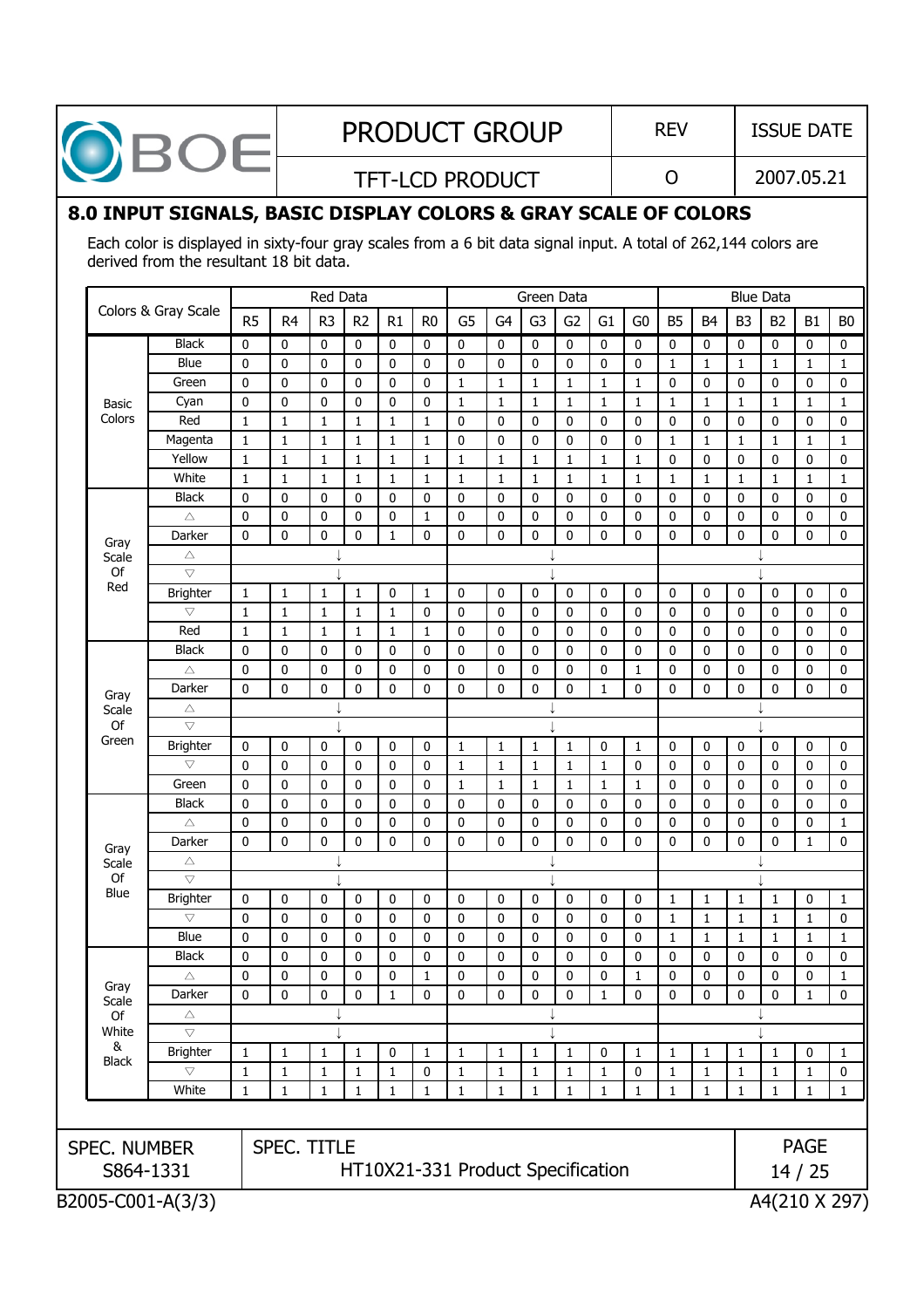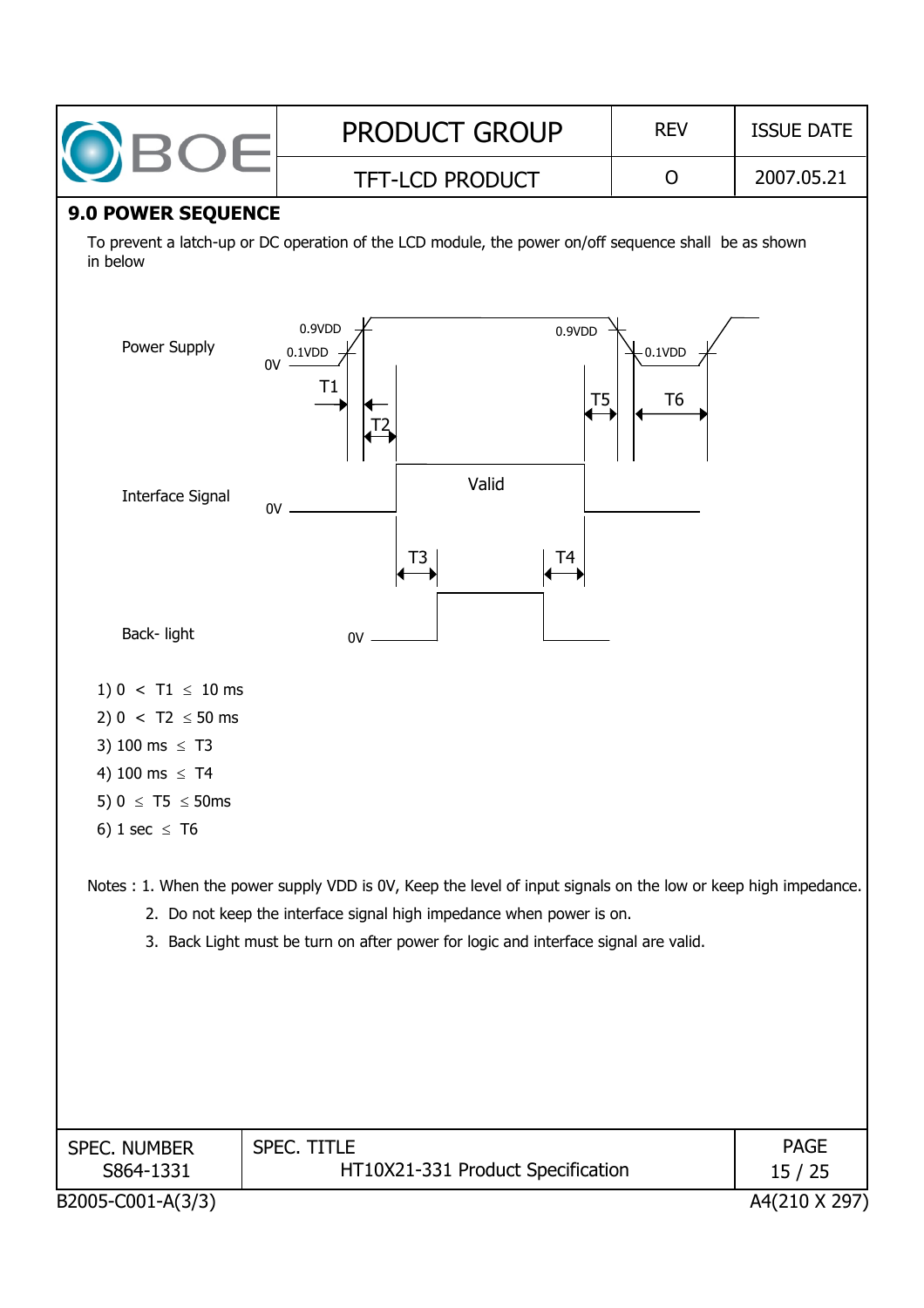| OBOE                                                                                        | <b>PRODUCT GROUP</b>                                                                                                                                                                                                                                                                     | <b>REV</b>           |  | <b>ISSUE DATE</b> |  |
|---------------------------------------------------------------------------------------------|------------------------------------------------------------------------------------------------------------------------------------------------------------------------------------------------------------------------------------------------------------------------------------------|----------------------|--|-------------------|--|
|                                                                                             | <b>TFT-LCD PRODUCT</b>                                                                                                                                                                                                                                                                   | $\overline{O}$       |  | 2007.05.21        |  |
| <b>10.0 MECHANICAL CHARACTERISTICS</b>                                                      |                                                                                                                                                                                                                                                                                          |                      |  |                   |  |
| <b>10.1 Dimensional Requirements</b>                                                        | FIGURE 5, 6 shown in appendix shows mechanical outlines for the model.                                                                                                                                                                                                                   |                      |  |                   |  |
| <b>PARAMETER</b>                                                                            | <b>SPECIFICATION</b>                                                                                                                                                                                                                                                                     |                      |  | <b>UNIT</b>       |  |
| Active area                                                                                 | 210.432 (H) $\times$ 157.824 (V)                                                                                                                                                                                                                                                         |                      |  | mm                |  |
| Number of pixels                                                                            | 1024 (H) $\times$ 768 (V)<br>$(1$ pixel = R + G + B dots)                                                                                                                                                                                                                                |                      |  | pixels            |  |
| Pixel pitch                                                                                 | 0.2055 (H) $\times$ 0.2055 (V)                                                                                                                                                                                                                                                           |                      |  | mm                |  |
| Pixel arrangement                                                                           | <b>RGB Vertical stripe</b>                                                                                                                                                                                                                                                               |                      |  |                   |  |
| Display colors                                                                              | 262,144                                                                                                                                                                                                                                                                                  | colors               |  |                   |  |
| Display mode                                                                                | Normally Black                                                                                                                                                                                                                                                                           |                      |  |                   |  |
| Dimensional outline                                                                         | 238.6 $\pm$ 0.5 (W) X 173.2 $\pm$ 0.5 (V) X 5.0 Max. (Lamp),                                                                                                                                                                                                                             | 6.8 Max. (Component) |  | mm                |  |
| Weight                                                                                      | 225 Typ. / 235 Max.                                                                                                                                                                                                                                                                      |                      |  | g                 |  |
| Back-light                                                                                  | CCFL, horizontal-lamp type                                                                                                                                                                                                                                                               |                      |  |                   |  |
| 10.2 Mounting<br>See FIGURE 5. (shown in Appendix)<br><b>10.3 Anti-Reflection Polarizer</b> |                                                                                                                                                                                                                                                                                          |                      |  |                   |  |
|                                                                                             | The surface of the LCD has an anti-reflection coating to minimize reflection for sunlight readability.                                                                                                                                                                                   |                      |  |                   |  |
| 10.4 Light Leakage                                                                          | There shall not be visible light from the back-lighting system around the edges of the screen as seen from<br>a distance 50 cm from the screen with an overhead light level of 150lux. The manufacture shall furnish limit<br>samples of the panel showing the light leakage acceptable. |                      |  |                   |  |

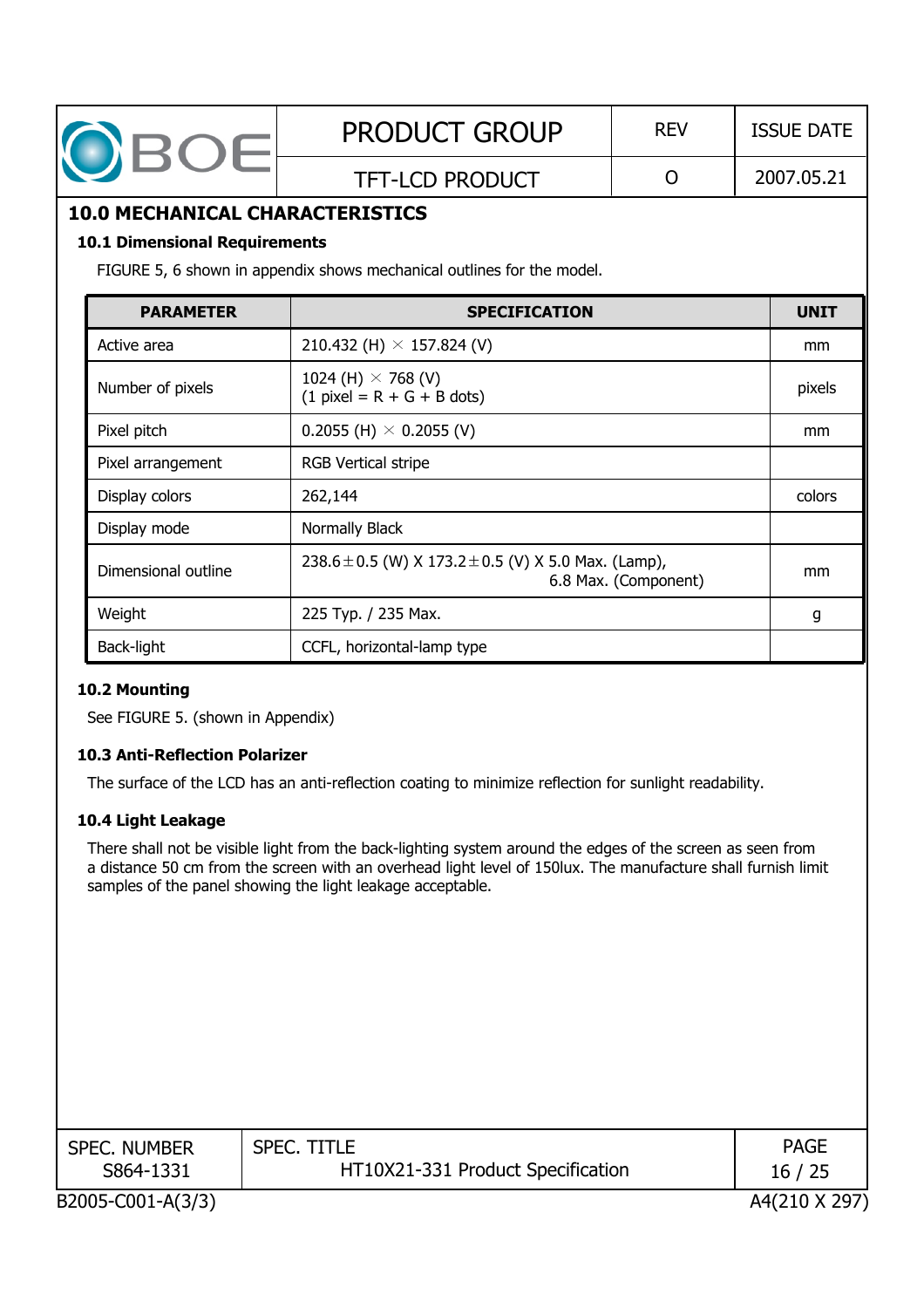|                | OBOE                                               |                  | <b>PRODUCT GROUP</b>                                                      | <b>REV</b>                                        | <b>ISSUE DATE</b> |  |  |
|----------------|----------------------------------------------------|------------------|---------------------------------------------------------------------------|---------------------------------------------------|-------------------|--|--|
|                |                                                    |                  | <b>TFT-LCD PRODUCT</b>                                                    | O                                                 | 2007.05.21        |  |  |
|                | <b>11.0 RELIABLITY TEST</b>                        |                  |                                                                           |                                                   |                   |  |  |
| <b>NO</b>      |                                                    | <b>TEST ITEM</b> |                                                                           | <b>CONDITIONS</b>                                 |                   |  |  |
| 1.             | High temperature storage test                      |                  | Ta = $60$ °C, 240 hrs                                                     |                                                   |                   |  |  |
| 2              | Low temperature storage test                       |                  | Ta = $-20$ °C, 240 hrs                                                    |                                                   |                   |  |  |
| 3              | High temperature & high humidity<br>operation test |                  | Ta = 50 $\degree$ , 80%RH, 240hrs                                         |                                                   |                   |  |  |
| 4              | High temperature operation test                    |                  | Ta = 50 $\degree$ C, 240 hrs                                              |                                                   |                   |  |  |
| 5              | Low temperature operation test                     |                  | Ta = $0 °C$ , 240 hrs                                                     |                                                   |                   |  |  |
| 6              | Thermal shock                                      |                  | Ta = -20 $\degree$ C $\leftrightarrow$ 60 $\degree$ C (30 min), 100 cycle |                                                   |                   |  |  |
| $\overline{7}$ | Vibration test<br>(non-operating)                  |                  | Frequency: 10~500Hz<br>Gravity/AMP: 1.5G<br>Period: X, Y, Z 30min         |                                                   |                   |  |  |
| 8              | Shock test<br>(non-operating)                      |                  | Gravity: 150G<br>Pulse width: 6ms, half sine wave                         | $\pm$ X, $\pm$ Y, $\pm$ Z Once for each direction |                   |  |  |

Air : 150pF, 330ohm, 15KV Contact : 150pF, 330ohm, 8KV

| <b>SPEC. NUMBER</b> | SPEC. TITLE                       | <b>PAGE</b>   |
|---------------------|-----------------------------------|---------------|
| S864-1331           | HT10X21-331 Product Specification | 17/25         |
| B2005-C001-A(3/3)   |                                   | A4(210 X 297) |

<sup>9</sup> Electro-Static Discharge Test (non-operating)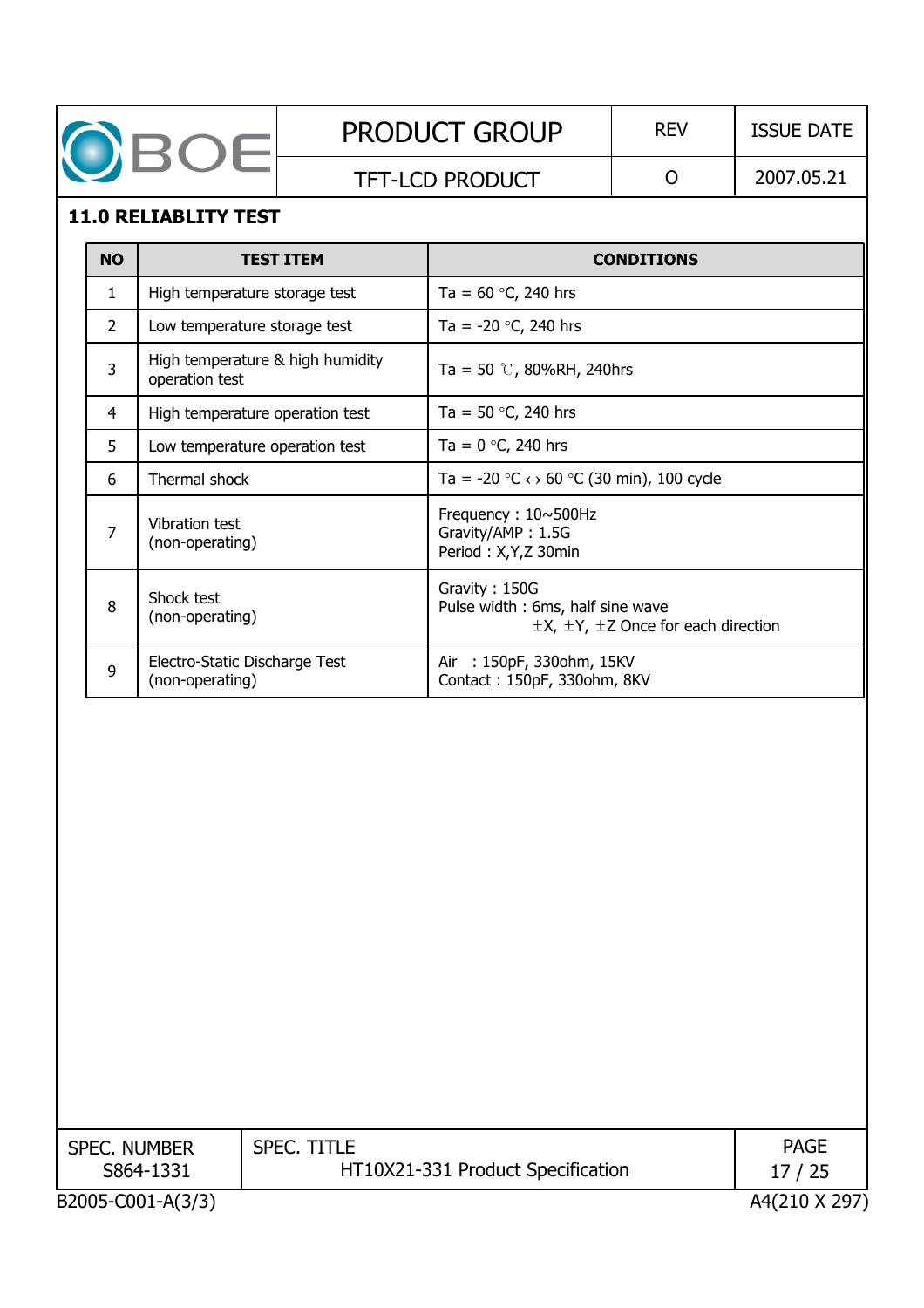| DBOE                                                                                     | <b>PRODUCT GROUP</b>                                                                                                                                                                                      | <b>REV</b> | <b>ISSUE DATE</b> |  |  |
|------------------------------------------------------------------------------------------|-----------------------------------------------------------------------------------------------------------------------------------------------------------------------------------------------------------|------------|-------------------|--|--|
|                                                                                          | <b>TFT-LCD PRODUCT</b>                                                                                                                                                                                    | O          | 2007.05.21        |  |  |
| <b>12.0 HANDLING &amp; CAUTIONS</b>                                                      |                                                                                                                                                                                                           |            |                   |  |  |
| 12.1 Cautions when taking out the module                                                 |                                                                                                                                                                                                           |            |                   |  |  |
|                                                                                          | 1) Pick the pouch only, when taking out module from a shipping package.                                                                                                                                   |            |                   |  |  |
| 12.2 Cautions for handling the module                                                    |                                                                                                                                                                                                           |            |                   |  |  |
|                                                                                          | 1) As the electrostatic discharges may break the LCD module, handle the LCD module with care. Peel a<br>protection sheet off from the LCD panel surface as slowly as possible.                            |            |                   |  |  |
| LCD module should be avoided.                                                            | 2) As the LCD panel and backlight element are made from fragile glass material, impulse and pressure to the                                                                                               |            |                   |  |  |
| cleaning.                                                                                | 3) As the surface of the polarizer is very soft and easily scratched, use a soft dry cloth without chemicals for                                                                                          |            |                   |  |  |
|                                                                                          | 4) Do not pull the interface connector in or out while the LCD module is operating.                                                                                                                       |            |                   |  |  |
|                                                                                          | 5) Put the module display side down on a flat horizontal plane.                                                                                                                                           |            |                   |  |  |
| 6) Handle connectors and cables with care.                                               |                                                                                                                                                                                                           |            |                   |  |  |
| 12.3 Cautions for the operation                                                          |                                                                                                                                                                                                           |            |                   |  |  |
| panel would be damaged.                                                                  | 1) When the module is operating, do not lose MCLK, DE signals. If any one of these signals were lost, the LCD                                                                                             |            |                   |  |  |
|                                                                                          | 2) Obey the supply voltage sequence. If wrong sequence were applied, the module would be damaged.                                                                                                         |            |                   |  |  |
| 12.4 Cautions for the atmosphere                                                         |                                                                                                                                                                                                           |            |                   |  |  |
| 1) Dewdrop atmosphere should be avoided.                                                 |                                                                                                                                                                                                           |            |                   |  |  |
| is recommended.                                                                          | 2) Do not store and/or operate the LCD module in a high temperature and/or humidity atmosphere.<br>Storage in an electro-conductive polymer-packing pouch and under relatively low temperature atmosphere |            |                   |  |  |
| 12.5 Cautions for the module characteristics                                             |                                                                                                                                                                                                           |            |                   |  |  |
|                                                                                          | 1) Do not apply fixed pattern data signal to the LCD module at product aging.                                                                                                                             |            |                   |  |  |
|                                                                                          | 2) Applying fixed pattern for a long time may cause image sticking.                                                                                                                                       |            |                   |  |  |
| <b>12.6 Other cautions</b>                                                               |                                                                                                                                                                                                           |            |                   |  |  |
|                                                                                          | 1) Do not disassemble and/or re-assemble LCD module.                                                                                                                                                      |            |                   |  |  |
| 2) Do not re-adjust variable resistor or switch etc.                                     |                                                                                                                                                                                                           |            |                   |  |  |
| 3) When returning the module for repair or etc, please pack the module not to be broken. |                                                                                                                                                                                                           |            |                   |  |  |
| 4) We recommend using the original shipping packages.                                    |                                                                                                                                                                                                           |            |                   |  |  |
|                                                                                          |                                                                                                                                                                                                           |            |                   |  |  |
|                                                                                          |                                                                                                                                                                                                           |            |                   |  |  |
|                                                                                          |                                                                                                                                                                                                           |            |                   |  |  |

SPEC. NUMBER S864-1331

SPEC. TITLE HT10X21-331 Product Specification

PAGE 18 / 25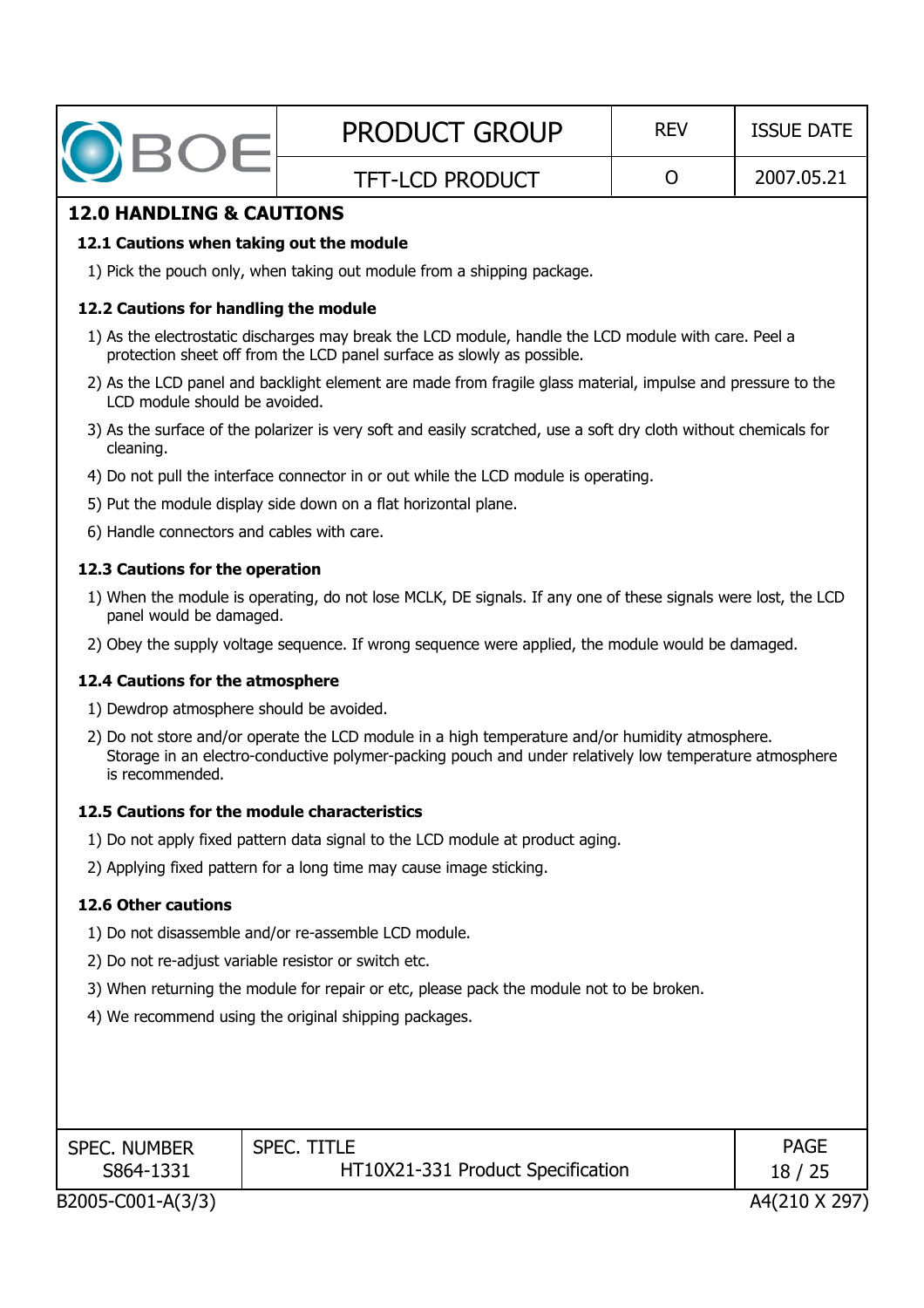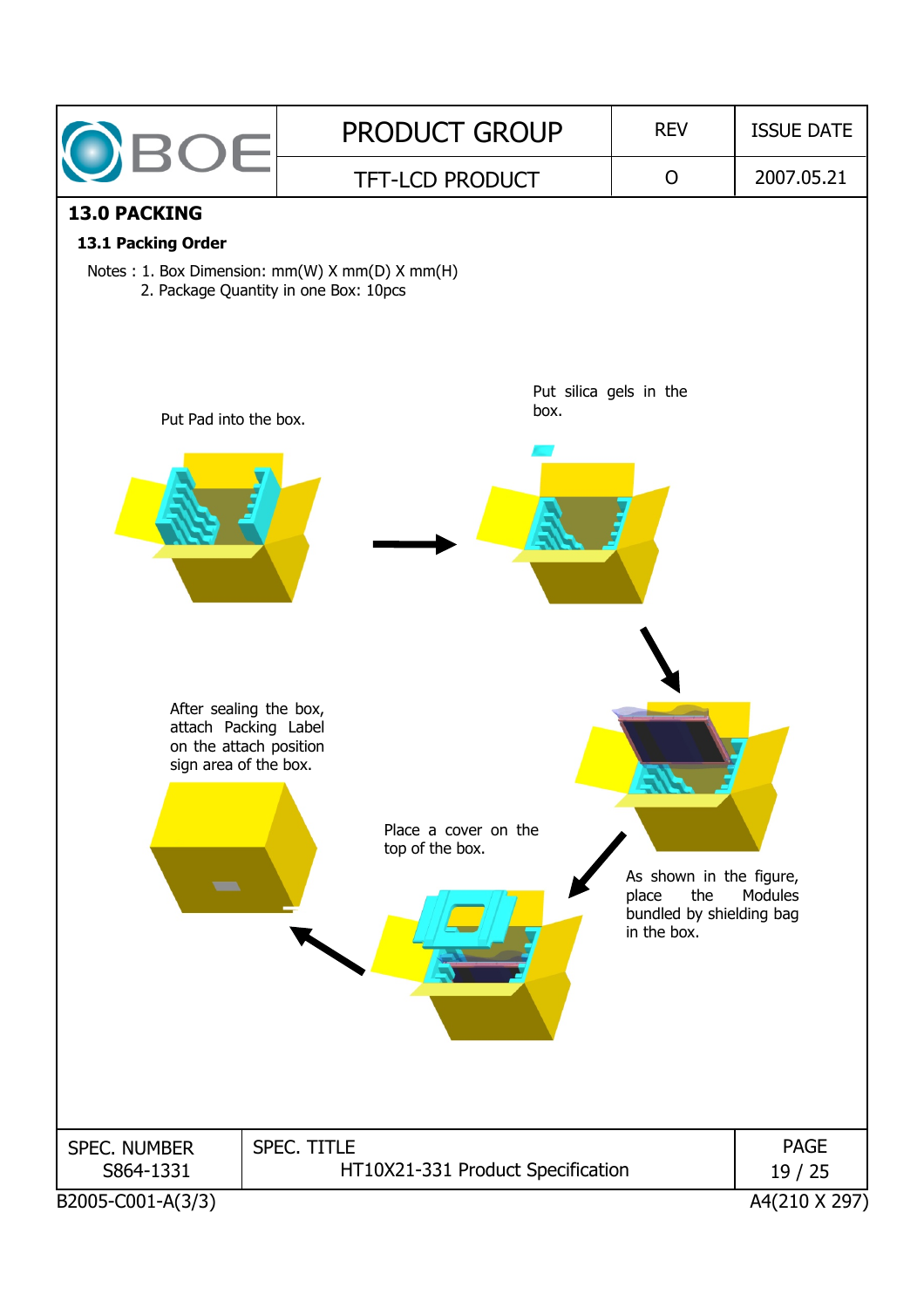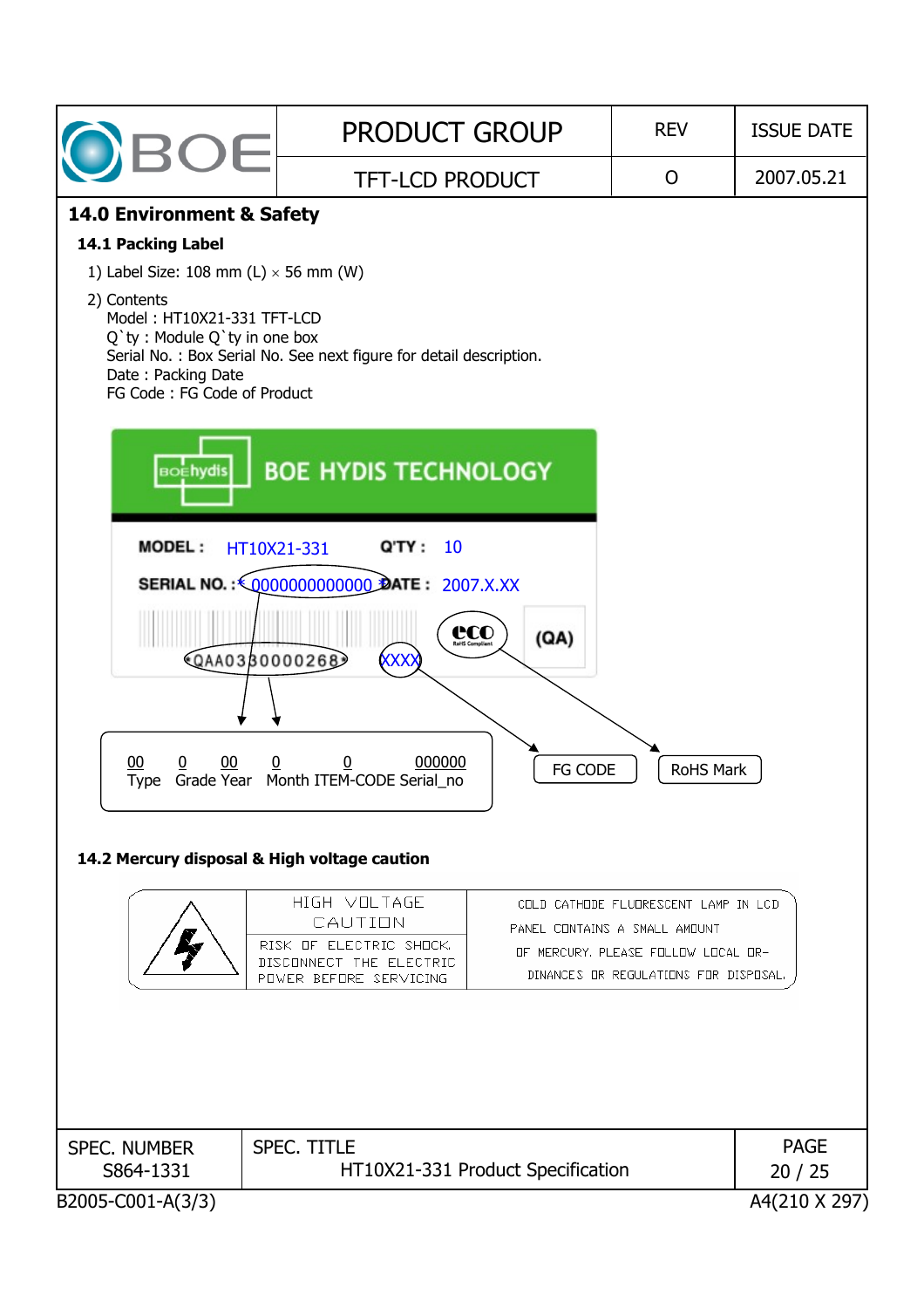| <b>BOE</b>                                                                                                                           | <b>PRODUCT GROUP</b>                                                                                                                                             | <b>REV</b>                                               | <b>ISSUE DATE</b>    |
|--------------------------------------------------------------------------------------------------------------------------------------|------------------------------------------------------------------------------------------------------------------------------------------------------------------|----------------------------------------------------------|----------------------|
|                                                                                                                                      | <b>TFT-LCD PRODUCT</b>                                                                                                                                           | $\mathsf{O}$                                             | 2007.05.21           |
| <b>14.3 Product Label</b><br>1) Picture<br>BOE<br>Rong Compliant<br>"کو،<br>т<br>MADE IN KOREA                                       | HT10X21-331<br>XXXXXXXXXXXXXXXXX                                                                                                                                 |                                                          |                      |
| $2^{\circ}$<br>1<br>3<br>$\mathsf{X}$<br>$\mathsf X$<br>X<br>2) BOE HYDIS Barcode                                                    | $\overline{4}$<br>6<br>5<br>$\mathsf{X}$<br>X<br>$\vert x \vert$<br>$\mathsf{X}$<br>$\sf X$<br>$\boldsymbol{\mathsf{X}}$<br>$\boldsymbol{\mathsf{X}}$<br>$\sf X$ | $\overline{7}$<br>X<br>X<br>$\mathsf{X}$<br>$\mathsf{X}$ | $\sf X$<br>$\sf X$   |
| No 1. Control Number<br>No 2. Rank / Grade<br>No 4. Year (5: 2005, 6: 2006, )<br>No 5. Month (1, 2, 3,, 9, X, Y, Z)<br>No 6. FG Code | No 3. Line Classification (BOE HYDIS: H, LCM: L, BOE OT: A/B/C)                                                                                                  |                                                          |                      |
| No 7. Serial Number<br><b>SPEC. NUMBER</b><br>S864-1331                                                                              | <b>SPEC. TITLE</b><br>HT10X21-331 Product Specification                                                                                                          |                                                          | <b>PAGE</b><br>21/25 |
| B2005-C001-A(3/3)                                                                                                                    |                                                                                                                                                                  |                                                          | A4(210 X 297)        |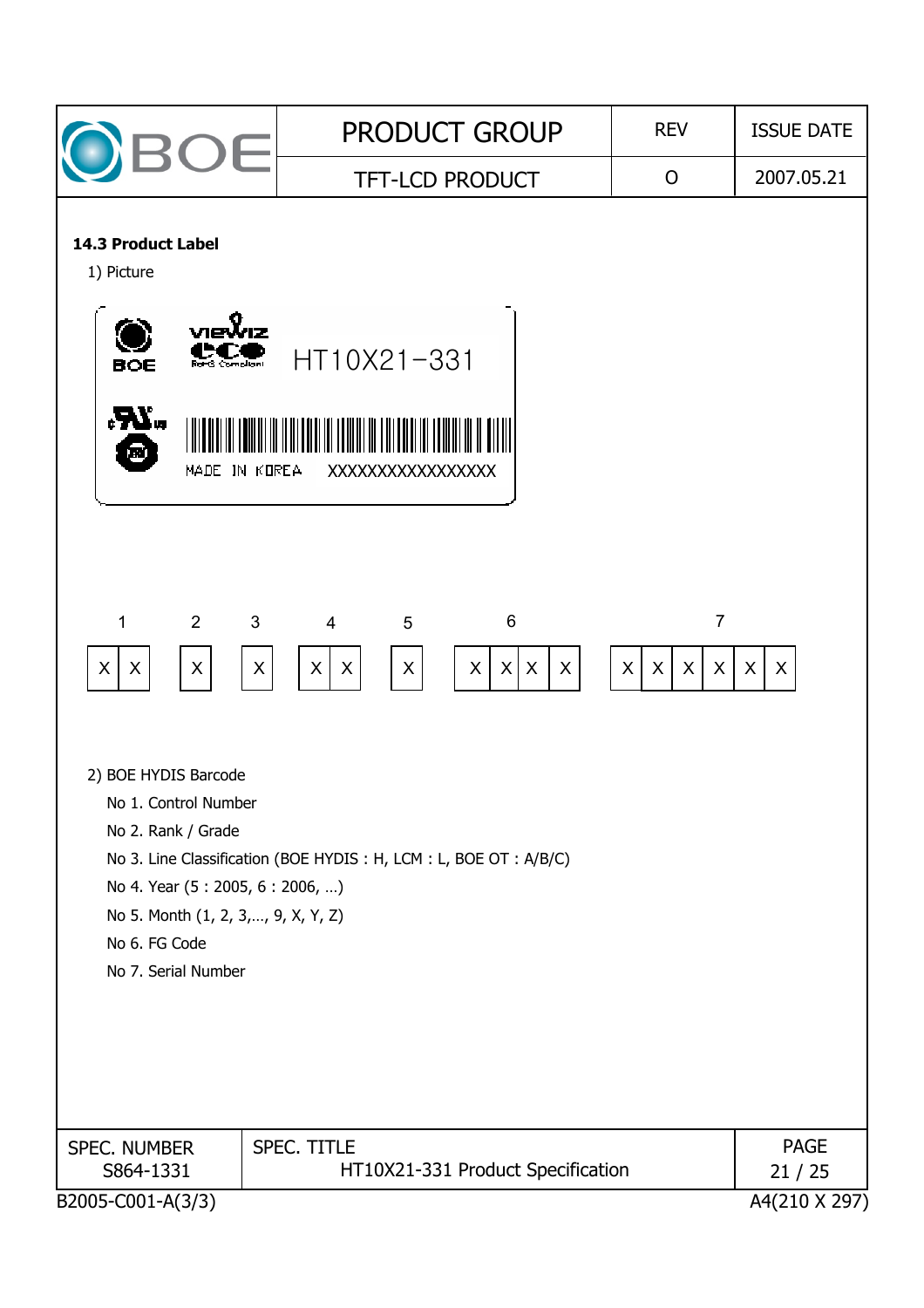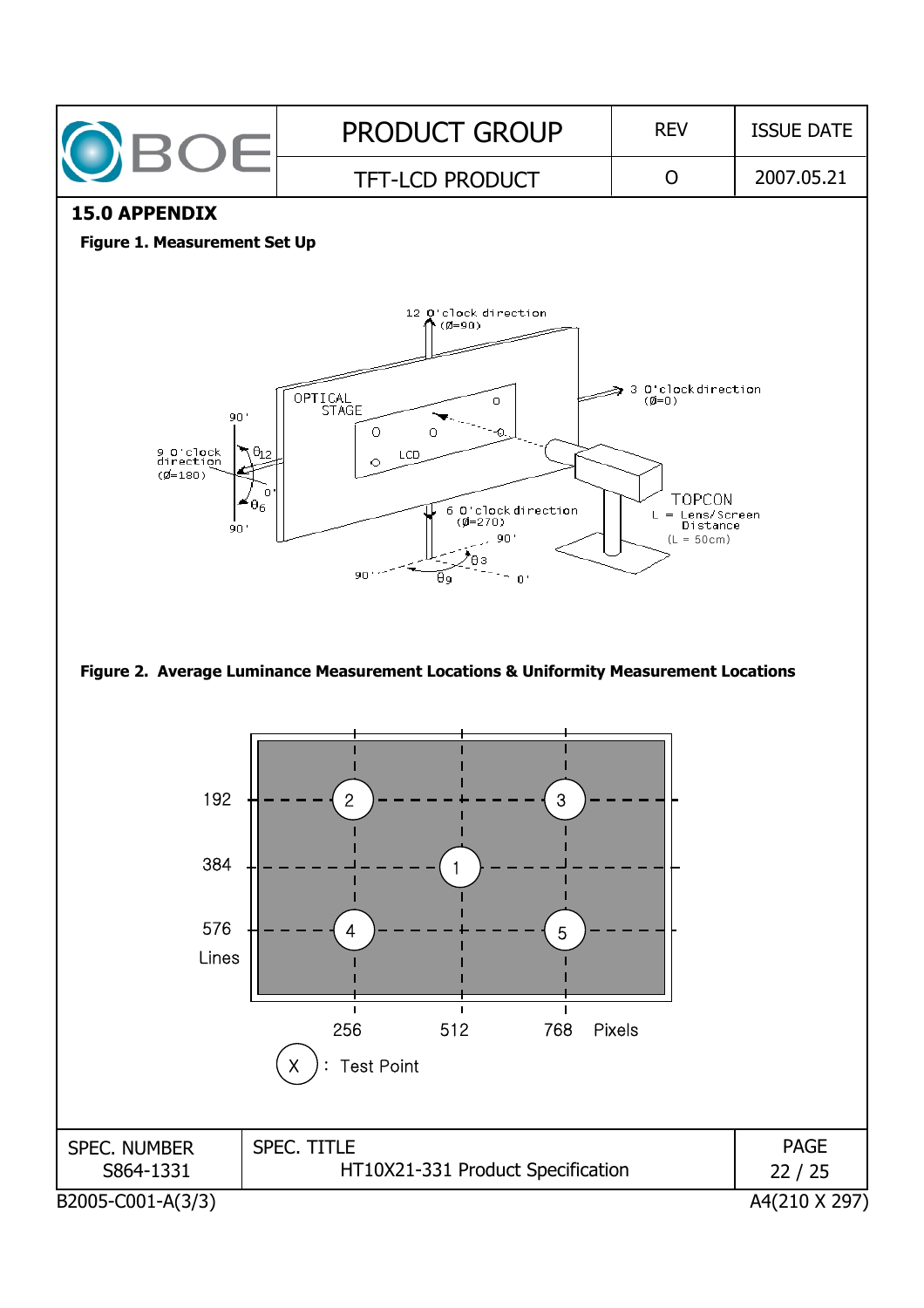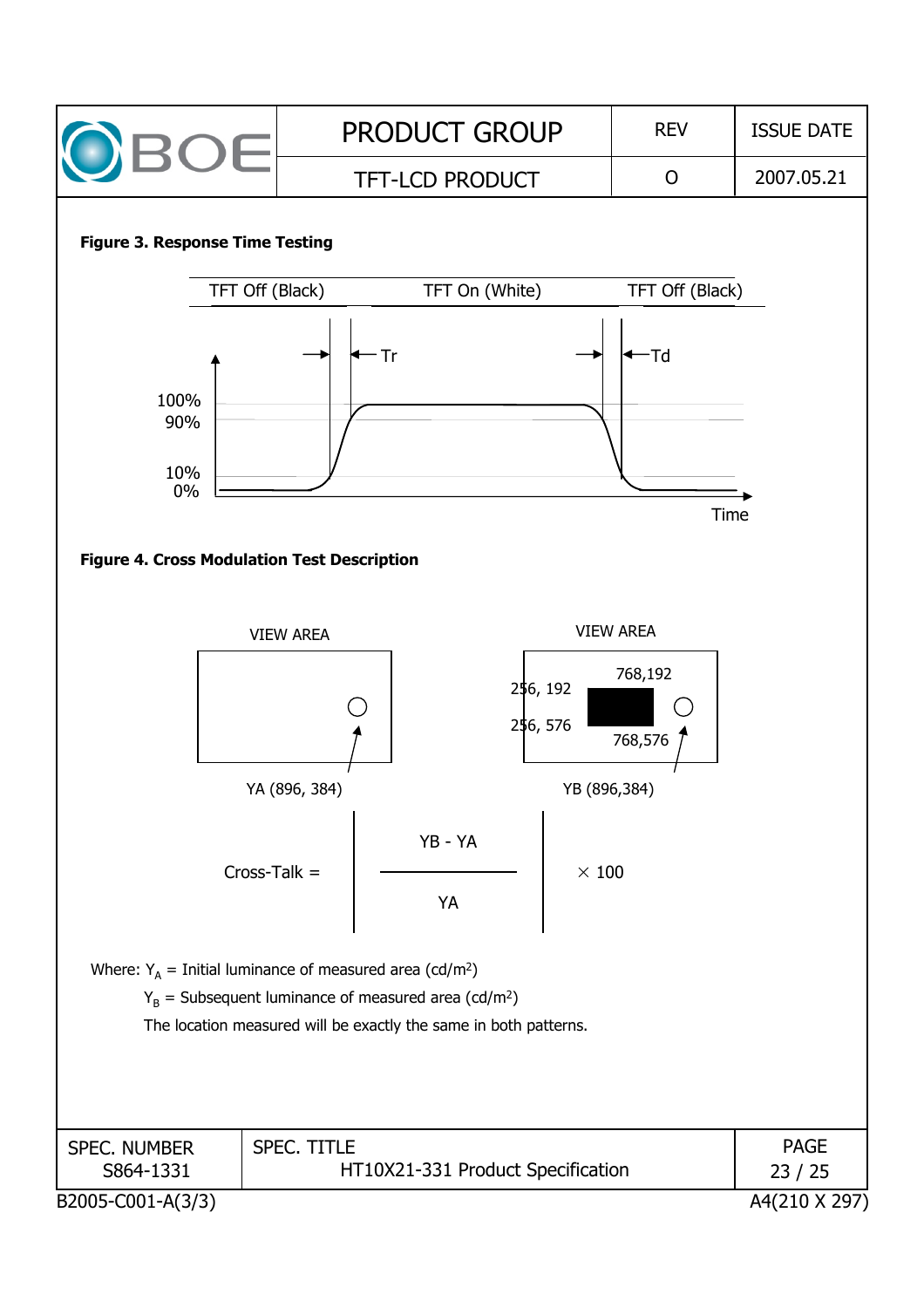